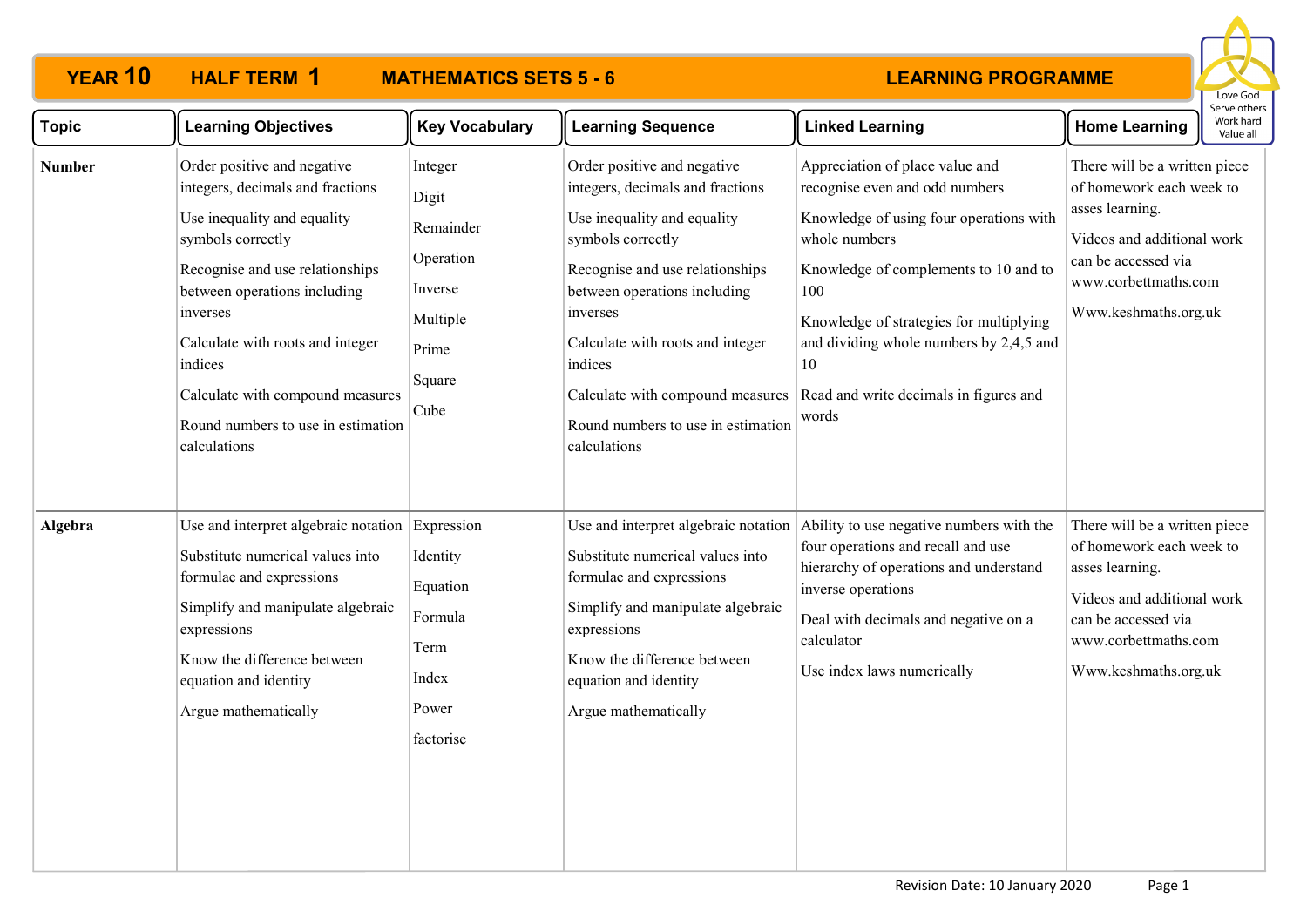

| <b>Topic</b>                | <b>Learning Objectives</b>                                                                                                                                                                                                                                                                                                                       | <b>Key Vocabulary</b>                                                                                                                                  | <b>Learning Sequence</b>                                                                                                                                                                                                                                                                                                                                                                                                                                                        | <b>Linked Learning</b>                                                                                                                                                                                                                                                                                                  | <b>Home Learning</b>                                                                                                                                  | Work hard<br>Value all |
|-----------------------------|--------------------------------------------------------------------------------------------------------------------------------------------------------------------------------------------------------------------------------------------------------------------------------------------------------------------------------------------------|--------------------------------------------------------------------------------------------------------------------------------------------------------|---------------------------------------------------------------------------------------------------------------------------------------------------------------------------------------------------------------------------------------------------------------------------------------------------------------------------------------------------------------------------------------------------------------------------------------------------------------------------------|-------------------------------------------------------------------------------------------------------------------------------------------------------------------------------------------------------------------------------------------------------------------------------------------------------------------------|-------------------------------------------------------------------------------------------------------------------------------------------------------|------------------------|
| Graphs tables and<br>charts | Complete standard constructions<br>using a ruler, compass and<br>protractor<br>Use standard units of measure<br>Interpret and construct tables,<br>charts and diagrams<br>Interpret, analyse and compare<br>distributions of data sets<br>Apply statistics to describe a<br>population<br>Use and interpret scatter graphs of<br>bivariate data. | Continuous<br>Qualitative<br>Quantitative<br>Correlation<br>Line of best fit<br>Sample<br>Population<br>Stem and leaf<br>Frequency<br>Sort<br>estimate | Design and use data collection<br>sheets including the use of<br>inequalities<br>Use correct notation for time and<br>work out time taken for a journey<br>from a table<br>Construct tables for time series data<br>Design and use two-way tables for<br>discrete and grouped data<br>Calculate the total frequency from a<br>frequency table<br>Identify mode / modal class from a<br>frequency table<br>Construct stem and leaf diagrams<br>Construct, interpret and draw pie | Read sclaes on graphs, draw circles,<br>measure angles and plot coordinates in all of homework each week to<br>four quadrants<br>Know simple angle rules<br>Be fluent with tally charts<br>Use inequality notation<br>Find the midpoint of two numbers<br>Use the correct notation for time using 12<br>and 24hr clocks | There will be a written piece<br>asses learning.<br>Videos and additional work<br>can be accessed via<br>www.corbettmaths.com<br>Www.keshmaths.org.uk | סכו עכ טנוופ           |
|                             |                                                                                                                                                                                                                                                                                                                                                  |                                                                                                                                                        | charts<br>Construct, interpret and draw stem<br>and leaf diagrams.                                                                                                                                                                                                                                                                                                                                                                                                              |                                                                                                                                                                                                                                                                                                                         |                                                                                                                                                       |                        |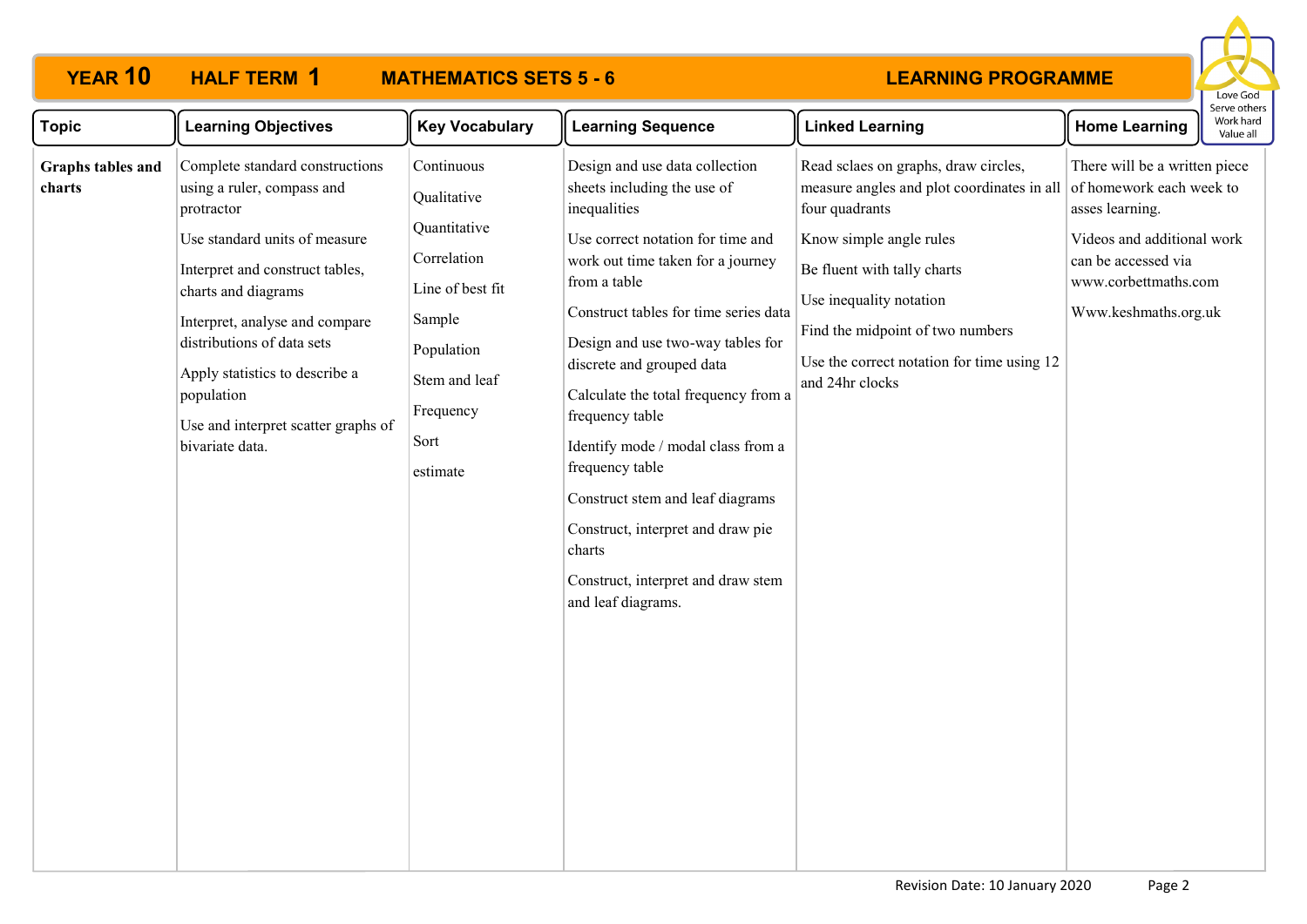# **YEAR 10 HALF TERM MATHEMATICS SETS 5 - 6**



| <b>Topic</b>                                     | <b>Learning Objectives</b>                                                                                                                                                                                                                                                                                                                                                                                                                                                                                                                                                                                                                                 | <b>Key Vocabulary</b>                                                                                                                                   | <b>Learning Sequence</b>                                                                                                                                                                                                                                                                                                                                                                                                                                                                                                                                                                                                                                   | <b>Linked Learning</b>                                                                                                                                                                                                                                                                     | <b>Home Learning</b>                                                                                                                                                              | erve other.<br>Work hard<br>Value all |
|--------------------------------------------------|------------------------------------------------------------------------------------------------------------------------------------------------------------------------------------------------------------------------------------------------------------------------------------------------------------------------------------------------------------------------------------------------------------------------------------------------------------------------------------------------------------------------------------------------------------------------------------------------------------------------------------------------------------|---------------------------------------------------------------------------------------------------------------------------------------------------------|------------------------------------------------------------------------------------------------------------------------------------------------------------------------------------------------------------------------------------------------------------------------------------------------------------------------------------------------------------------------------------------------------------------------------------------------------------------------------------------------------------------------------------------------------------------------------------------------------------------------------------------------------------|--------------------------------------------------------------------------------------------------------------------------------------------------------------------------------------------------------------------------------------------------------------------------------------------|-----------------------------------------------------------------------------------------------------------------------------------------------------------------------------------|---------------------------------------|
| Fractions,<br><b>Decimals and</b><br>Percentages | Order positive and negative<br>integers, decimals and fractions<br>Apply the four operations to<br>integers, decimals and simple<br>fractions and mixed numbers<br>Calculate exactly with fractions<br>Work interchangeably with<br>terminating decimals and their<br>corresponding fractions<br>Interpret fractions and percentages<br>as operators<br>Use standard units of mass length,<br>time and money<br>Express one quantity as a fraction<br>of another<br>Define percentage as number of<br>parts per hundred<br>Solve problems involving<br>percentage change, increase /<br>decrease and simple interest<br>including in financial mathematics | Inverse<br>Mixed<br>Improper<br>Recurring<br>Integer<br>Terminating<br>Percentage<br><b>VAT</b><br>Increase<br>Decrease<br>Multiplier<br>Profit<br>Loss | Order positive and negative<br>integers, decimals and fractions<br>Apply the four operations to<br>integers, decimals and simple<br>fractions and mixed numbers<br>Calculate exactly with fractions<br>Work interchangeably with<br>terminating decimals and their<br>corresponding fractions<br>Interpret fractions and percentages<br>as operators<br>Use standard units of mass length,<br>time and money<br>Express one quantity as a fraction<br>of another<br>Define percentage as number of<br>parts per hundred<br>Solve problems involving<br>percentage change, increase /<br>decrease and simple interest<br>including in financial mathematics | Be able to use the four operations of<br>number<br>Be able to find common factors<br>Have a basic understanding of fractions<br>as being parts of a whole<br>Be able to define percentages as number<br>of parts per hundred<br>Know number complements to 10 and<br>multiplication tables | There will be a written piece<br>of homework each week to<br>asses learning.<br>Videos and additional work<br>can be accessed via<br>www.corbettmaths.com<br>Www.keshmaths.org.uk |                                       |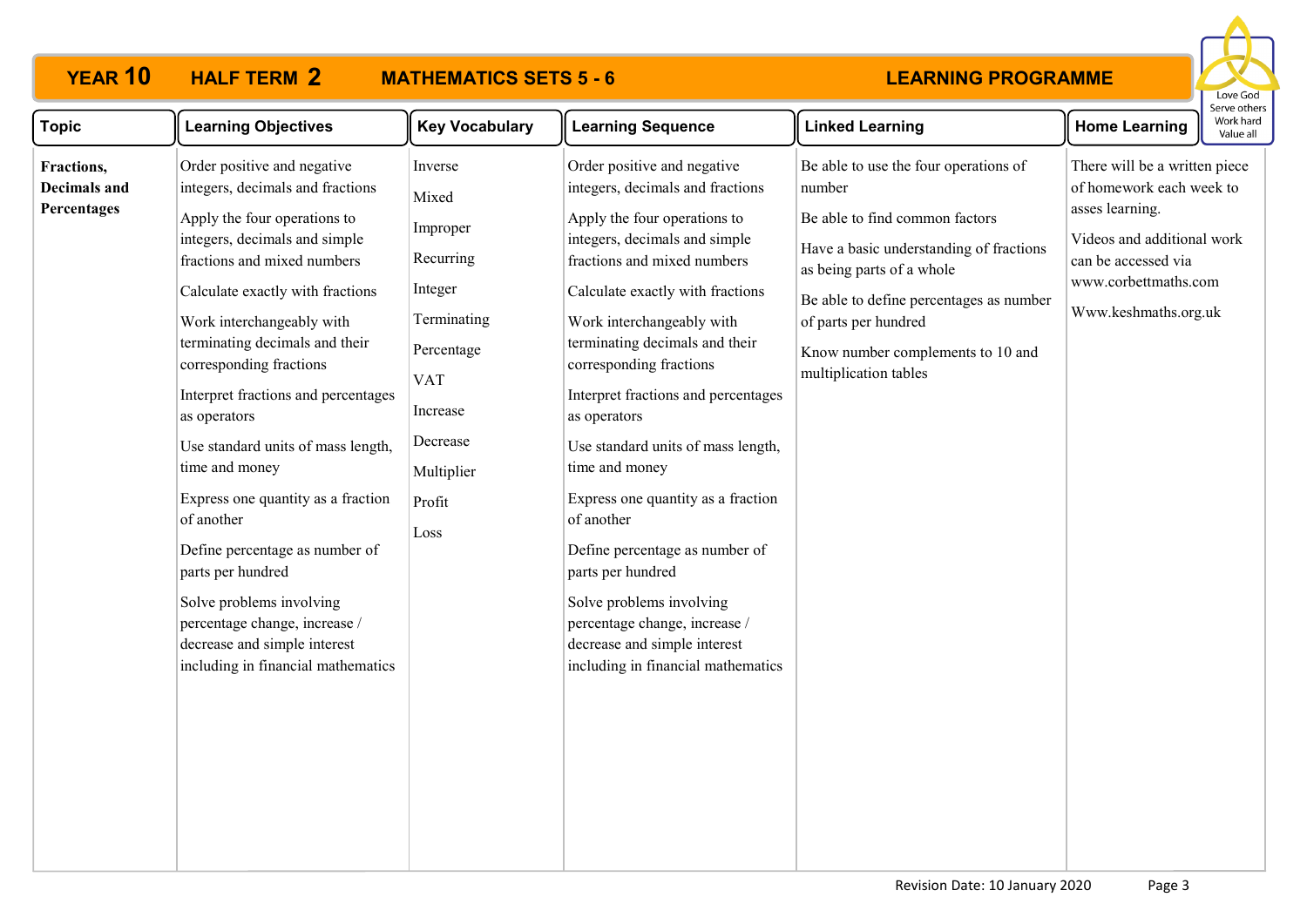# **YEAR 10 HALF TERM MATHEMATICS SETS 5 - 6**



| <b>Topic</b>                                                     | <b>Learning Objectives</b>                                                                                                                                                                                                                                                                                                                                                                                                                                                                                                                                                                                                                                                                                                                                                                                                                                                                                                                                                                                  | <b>Key Vocabulary</b>                                                                                                                           | <b>Learning Sequence</b>                                                                                                                                                                                                                                                                                                                                                                                                                                                                                                                                                                                                                                                                                                                                                                                                                                                                                                                                                                                    | <b>Linked Learning</b>                                                                                                                                                                                                                                                                                                     | <b>Home Learning</b>                                                                                                                                                              | Work har<br>Value al |
|------------------------------------------------------------------|-------------------------------------------------------------------------------------------------------------------------------------------------------------------------------------------------------------------------------------------------------------------------------------------------------------------------------------------------------------------------------------------------------------------------------------------------------------------------------------------------------------------------------------------------------------------------------------------------------------------------------------------------------------------------------------------------------------------------------------------------------------------------------------------------------------------------------------------------------------------------------------------------------------------------------------------------------------------------------------------------------------|-------------------------------------------------------------------------------------------------------------------------------------------------|-------------------------------------------------------------------------------------------------------------------------------------------------------------------------------------------------------------------------------------------------------------------------------------------------------------------------------------------------------------------------------------------------------------------------------------------------------------------------------------------------------------------------------------------------------------------------------------------------------------------------------------------------------------------------------------------------------------------------------------------------------------------------------------------------------------------------------------------------------------------------------------------------------------------------------------------------------------------------------------------------------------|----------------------------------------------------------------------------------------------------------------------------------------------------------------------------------------------------------------------------------------------------------------------------------------------------------------------------|-----------------------------------------------------------------------------------------------------------------------------------------------------------------------------------|----------------------|
| <b>Equations,</b><br><b>Inequalities and</b><br><b>Sequences</b> | Apply and interpret limits of<br>accuracy<br>Substitute numerical values into<br>formulae and expressions<br>Understand and use the concepts<br>and vocabulary of expressions,<br>equations, formulae, identities,<br>inequalities, terms and factors<br>Understand and use standard<br>mathematical formulae, rearranging<br>formulae to change the subject<br>Solve linear equations in one<br>unknown algebraically, find<br>approximate solutions on a graph<br>Translate simple situations or<br>procedures into algebraic<br>expressions or formulae<br>Solve linear inequalities in one<br>variable, represent the solution set<br>on a number line<br>Generate terms of a sequence from<br>either a term-to-term or a position-<br>to-term rule<br>Recognise and use sequences of<br>triangular, square and cube number,<br>simple arithmetic progressions,<br>Fibonacci type sequences and<br>simple geometric progressions<br>Deduce expressions to calculate the<br>nth term of linear sequences | Arithmetic<br>Geometric<br>Function<br>Sequence<br>Nth term<br>Derive<br>Quadratic<br>Inequality<br>Represent<br>Substitute<br>Expand<br>Linear | Apply and interpret limits of<br>accuracy<br>Substitute numerical values into<br>formulae and expressions<br>Understand and use the concepts<br>and vocabulary of expressions,<br>equations, formulae, identities,<br>inequalities, terms and factors<br>Understand and use standard<br>mathematical formulae, rearranging<br>formulae to change the subject<br>Solve linear equations in one<br>unknown algebraically, find<br>approximate solutions on a graph<br>Translate simple situations or<br>procedures into algebraic<br>expressions or formulae<br>Solve linear inequalities in one<br>variable, represent the solution set<br>on a number line<br>Generate terms of a sequence from<br>either a term-to-term or a position-<br>to-term rule<br>Recognise and use sequences of<br>triangular, square and cube number,<br>simple arithmetic progressions,<br>Fibonacci type sequences and<br>simple geometric progressions<br>Deduce expressions to calculate the<br>nth term of linear sequences | Be able to use inequality signs between<br>number<br>Be able to use negative numbers with the<br>four operations, recall and use the<br>hierarchy of operations and understand<br>inverse operations<br>Deal with decimals and negatives on a<br>calculator<br>Use index laws numerically<br>Be able to draw a number line | There will be a written piece<br>of homework each week to<br>asses learning.<br>Videos and additional work<br>can be accessed via<br>www.corbettmaths.com<br>Www.keshmaths.org.uk |                      |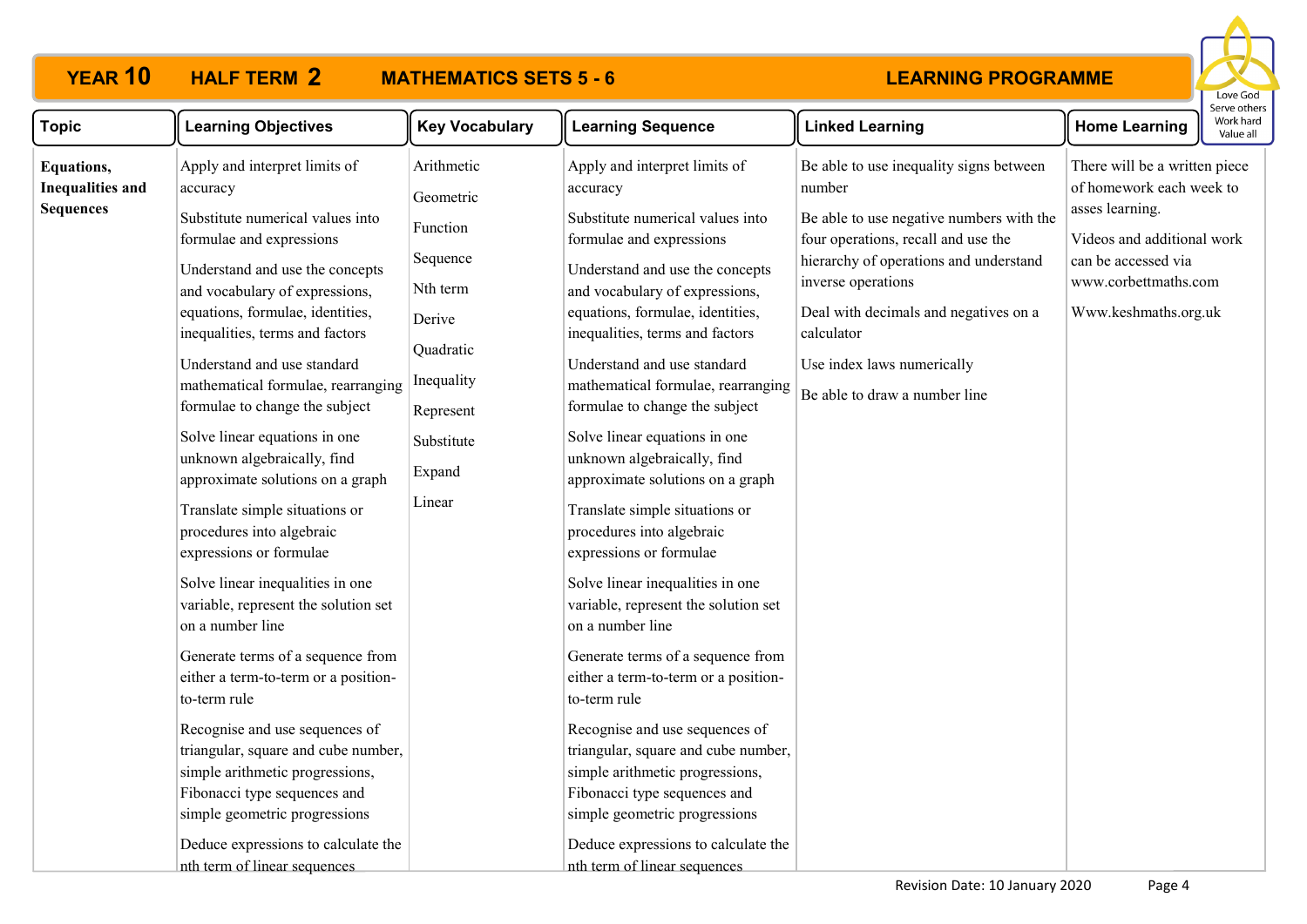| YEAR 10                                | <b>HALF TERM 3</b>         | <b>MATHEMATICS SETS 5 - 6</b> |                                                                                                                                               | <b>LEARNING PROGRAMME</b> |                                                                                      | Love God                               |
|----------------------------------------|----------------------------|-------------------------------|-----------------------------------------------------------------------------------------------------------------------------------------------|---------------------------|--------------------------------------------------------------------------------------|----------------------------------------|
| <b>Topic</b>                           | <b>Learning Objectives</b> | <b>Key Vocabulary</b>         | <b>Learning Sequence</b>                                                                                                                      | <b>Linked Learning</b>    | <b>Home Learning</b>                                                                 | Serve other:<br>Work hard<br>Value all |
| Unit 4a-<br>Fractions,<br>Decimals and |                            |                               | Recall the fraction-to-decimal<br>conversion and convert fractions to<br>decimals;                                                            |                           | There will be a written piece<br>of homework each week to<br>reinforce key concepts. |                                        |
| Percentages<br>continued               |                            |                               | Convert a fraction to a decimal to<br>make a calculation easier,<br>e.g. $0.25 \times 8 = \times 8$ , or $\times 10 =$<br>$0.375 \times 10$ ; |                           |                                                                                      |                                        |
|                                        |                            |                               | Recognise recurring decimals and<br>convert fractions such as, and into<br>recurring decimals;                                                |                           |                                                                                      |                                        |
|                                        |                            |                               | Understand that a percentage is a<br>fraction in hundredths;                                                                                  |                           |                                                                                      |                                        |
|                                        |                            |                               | Express a given number as a<br>percentage of another number;                                                                                  |                           |                                                                                      |                                        |
|                                        |                            |                               | Convert between fractions,<br>decimals and percentages;                                                                                       |                           |                                                                                      |                                        |
|                                        |                            |                               | Order fractions, decimals and<br>percentages, including use of<br>inequality signs                                                            |                           |                                                                                      |                                        |
|                                        |                            |                               |                                                                                                                                               |                           |                                                                                      |                                        |
|                                        |                            |                               |                                                                                                                                               |                           |                                                                                      |                                        |
|                                        |                            |                               |                                                                                                                                               |                           |                                                                                      |                                        |
|                                        |                            |                               |                                                                                                                                               |                           |                                                                                      |                                        |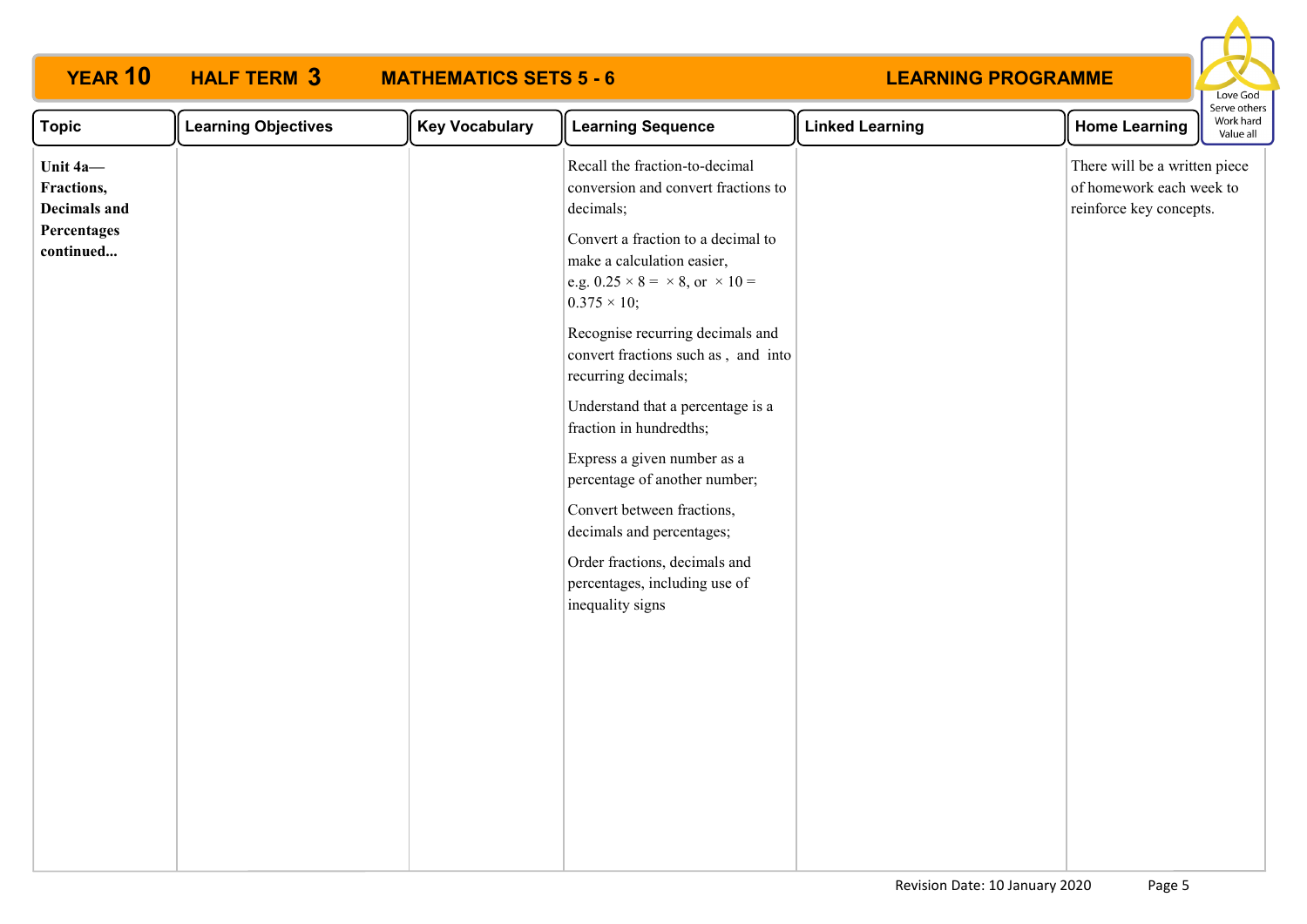

| <b>Topic</b>            | <b>Learning Objectives</b>                                                                                                                                                                                                                                                                                                                                                                                                                                    | <b>Key Vocabulary</b>                                                   | <b>Learning Sequence</b>                                                                                                                                                                                                                                                                                                                                                                                                                                                                                                                                                                                                                                                                                                                                                                                                                                                                                    | <b>Linked Learning</b>                                                                                                                                                                                                   | <b>Home Learning</b>                                                                 | יכו עכ טנווכ<br>Work hard<br>Value all |
|-------------------------|---------------------------------------------------------------------------------------------------------------------------------------------------------------------------------------------------------------------------------------------------------------------------------------------------------------------------------------------------------------------------------------------------------------------------------------------------------------|-------------------------------------------------------------------------|-------------------------------------------------------------------------------------------------------------------------------------------------------------------------------------------------------------------------------------------------------------------------------------------------------------------------------------------------------------------------------------------------------------------------------------------------------------------------------------------------------------------------------------------------------------------------------------------------------------------------------------------------------------------------------------------------------------------------------------------------------------------------------------------------------------------------------------------------------------------------------------------------------------|--------------------------------------------------------------------------------------------------------------------------------------------------------------------------------------------------------------------------|--------------------------------------------------------------------------------------|----------------------------------------|
| Unit 4b-<br>Percentages | To be able to express a number as a<br>percentage of another number<br>To be able to calculate Simple<br>Interest<br>To be able to find a percentage of a<br>quantity using a multiplier<br>To be able to increase/decrease by<br>a percentage<br>To be able to calculate percentage<br>profit/loss<br>To be able to use repeated<br>percentage change<br>To be able to calculate reverse<br>percentage<br>To be able to calculate using<br>compound interest | Percentage change<br>Original amount<br>Multiplier<br>(Simple) interest | Express a given number as a<br>percentage of another number;<br>Calculate amount of increase/<br>decrease;<br>Use percentages to solve problems,<br>including comparisons of two<br>quantities using percentages;<br>Use percentages in real-life<br>situations, including percentages<br>greater than 100%:<br>Value and % of profit or loss<br>Simple and Compound interest;<br>Find a percentage of a quantity,<br>including using a multiplier;<br>Use a multiplier to increase or<br>decrease by a percentage in any<br>scenario where percentages are<br>used;<br>Understand the multiplicative<br>nature of percentages as operators.<br>Express a given number as a<br>percentage of another number in<br>more complex situations;<br>Make calculations involving<br>repeated percentage change, not<br>using the formula;<br>Find the original amount given the<br>final amount after a percentage | Find a percentage of a quantity without a<br>calculator: 50%, 25% and multiples of<br>10% and $5\%$ ;<br>Find a percentage of a quantity or<br>measurement (use measurements they<br>should know from Key Stage 3 only); | There will be a written piece<br>of homework each week to<br>reinforce key concepts. |                                        |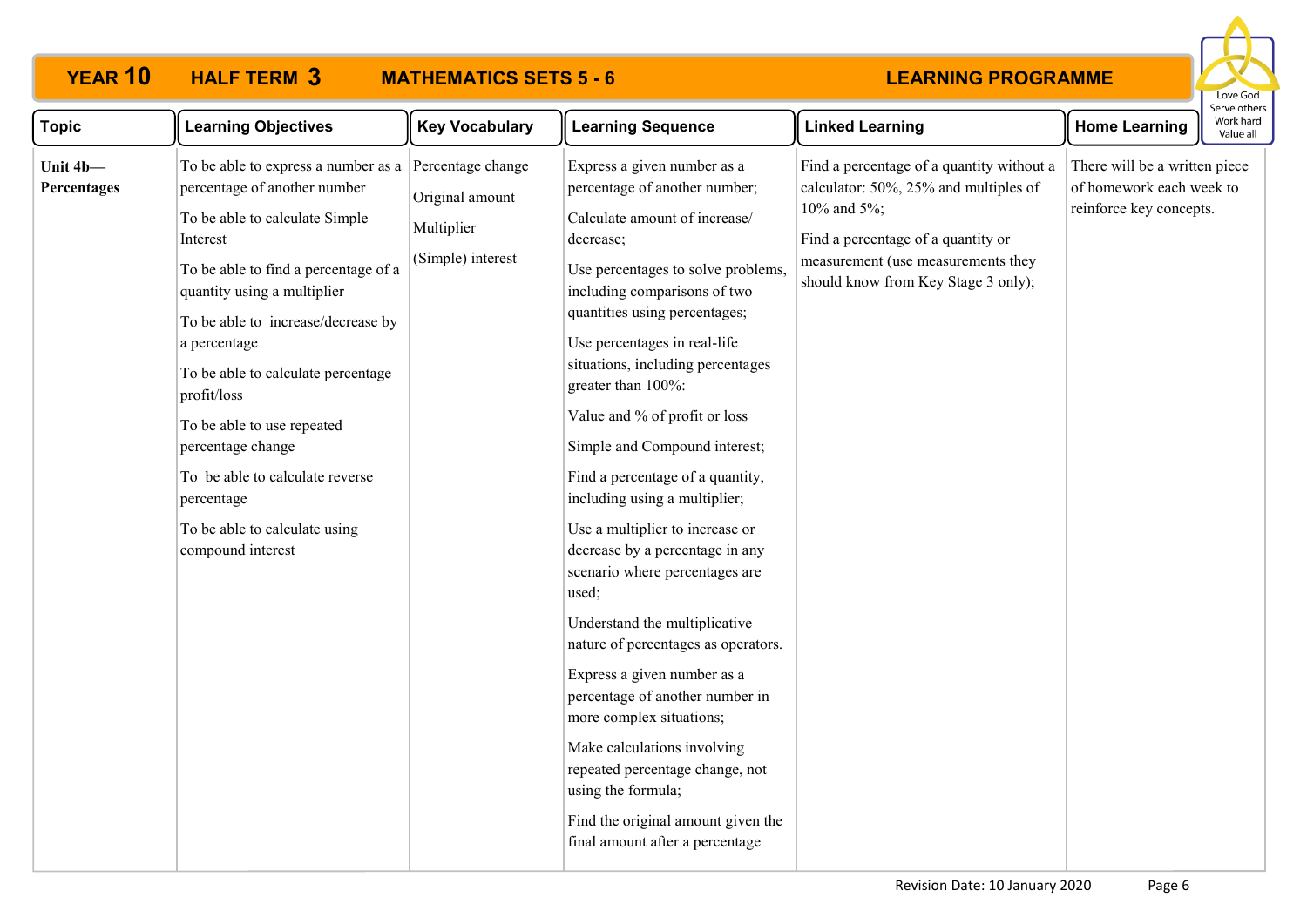# **YEAR 10 HALF TERM MATHEMATICS SETS 5 - 6**



| <b>Topic</b>                                            | <b>Learning Objectives</b>                                                                                                                                                                                                                                                                                                                                | <b>Key Vocabulary</b>                                                                                                                                                                                                                                                                                                                                                                                                          | <b>Learning Sequence</b>                                                                                                                                                                                                                                                                                                                                                                                                                                                                                                                                                                                                                                                                                                                                                                                                                                                                                                                                                                                    | <b>Linked Learning</b>                                                                                                                                                                                                                                                                                               | <b>Home Learning</b>                                                                 | Work hard<br>Value all |
|---------------------------------------------------------|-----------------------------------------------------------------------------------------------------------------------------------------------------------------------------------------------------------------------------------------------------------------------------------------------------------------------------------------------------------|--------------------------------------------------------------------------------------------------------------------------------------------------------------------------------------------------------------------------------------------------------------------------------------------------------------------------------------------------------------------------------------------------------------------------------|-------------------------------------------------------------------------------------------------------------------------------------------------------------------------------------------------------------------------------------------------------------------------------------------------------------------------------------------------------------------------------------------------------------------------------------------------------------------------------------------------------------------------------------------------------------------------------------------------------------------------------------------------------------------------------------------------------------------------------------------------------------------------------------------------------------------------------------------------------------------------------------------------------------------------------------------------------------------------------------------------------------|----------------------------------------------------------------------------------------------------------------------------------------------------------------------------------------------------------------------------------------------------------------------------------------------------------------------|--------------------------------------------------------------------------------------|------------------------|
| Unit 5a-<br><b>Equations and</b><br><b>Inequalities</b> | To be able to set up and solve<br>expressions and equations from a<br>word problem<br>To be able to rearrange equations<br>To be able to substitute into a<br>formula<br>To be able to solve algebraic<br>problem involving area, perimeter<br>and angles<br>To be able to represent inequalities<br>on a number line<br>To be able to solve inequalities | Solve<br>Expression<br>Equation<br>Inequality<br>Integer<br>Notation<br>The inequality<br>symbols: $\le$ (less than),<br>$>(\text{greater than})$ , $\leq$ (less<br>than or equal to), $\geq$<br>(more than or equal to)<br>The number line to<br>represent solutions to<br>inequalities. An open<br>circle represents a<br>boundary that is not<br>included. A filled<br>circle represents a<br>boundary that is<br>included. | equations forming an equation from didentity from a list;<br>a word problem<br>Solve simple equations:<br>with integer coefficients, in which<br>the unknown appears on either side<br>or on both sides of the equation;<br>which contain brackets, including<br>those that have negative signs<br>occurring anywhere in the equation,<br>and those with a negative solution;<br>with one unknown, with integer or<br>fractional coefficients;<br>Rearrange simple equations;<br>Substitute into a formula, and solve<br>the resulting equation;<br>Find an approximate solution to a<br>linear equation using a graph;<br>Solve angle or perimeter problems<br>using algebra.<br>Show inequalities on number lines<br>and write down integer values that<br>satisfy an inequality<br>Solve an inequality such as $-3 < 2x$<br>$+1$ <7 and show the solution set on<br>a number line;<br>Solve two inequalities in x, find the<br>solution sets and compare them to<br>see which value of x satisfies both; | Write expressions and set up simple Select an expression/equation/formula/<br>Use function machines;<br>Substitute positive and negative numbers<br>into expressions<br>Key angle facts<br>Knowledge of area and perimeter<br>Understand the number line<br>Understand the meaning of the four<br>inequality symbols | There will be a written piece<br>of homework each week to<br>reinforce key concepts. |                        |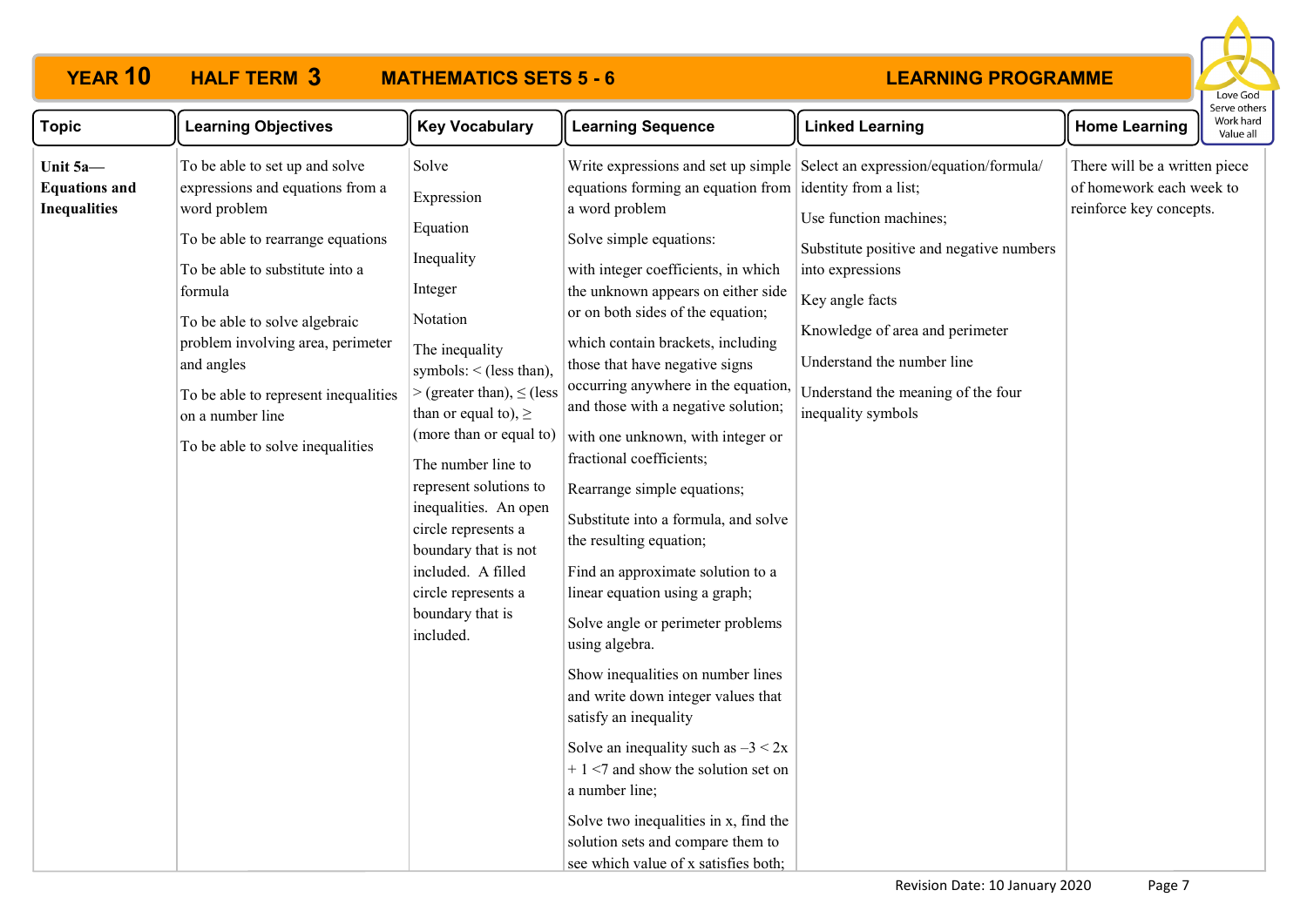

| <b>Topic</b>                                                         | <b>Learning Objectives</b>                                                                                                                                          | <b>Key Vocabulary</b> | <b>Learning Sequence</b>                                                                                                                                                        | <b>Linked Learning</b> | <b>Home Learning</b>                                                                 | Work hard<br>Value all |
|----------------------------------------------------------------------|---------------------------------------------------------------------------------------------------------------------------------------------------------------------|-----------------------|---------------------------------------------------------------------------------------------------------------------------------------------------------------------------------|------------------------|--------------------------------------------------------------------------------------|------------------------|
| Unit 5a-<br><b>Equations and</b><br><b>Inequalities</b><br>continued | To be able to set up and solve<br>expressions and equations from a<br>word problem                                                                                  |                       | Use the correct notation to show<br>inclusive and exclusive<br>inequalities;                                                                                                    |                        | There will be a written piece<br>of homework each week to<br>reinforce key concepts. |                        |
|                                                                      | To be able to rearrange equations<br>To be able to substitute into a<br>formula<br>To be able to solve algebraic<br>problem involving area, perimeter<br>and angles |                       | Construct inequalities to represent a<br>set shown on a number line;<br>Solve simple linear inequalities in<br>one variable, and represent the<br>solution set on a number line |                        |                                                                                      |                        |
|                                                                      | To be able to represent inequalities<br>on a number line                                                                                                            |                       |                                                                                                                                                                                 |                        |                                                                                      |                        |
|                                                                      | To be able to solve inequalities                                                                                                                                    |                       |                                                                                                                                                                                 |                        |                                                                                      |                        |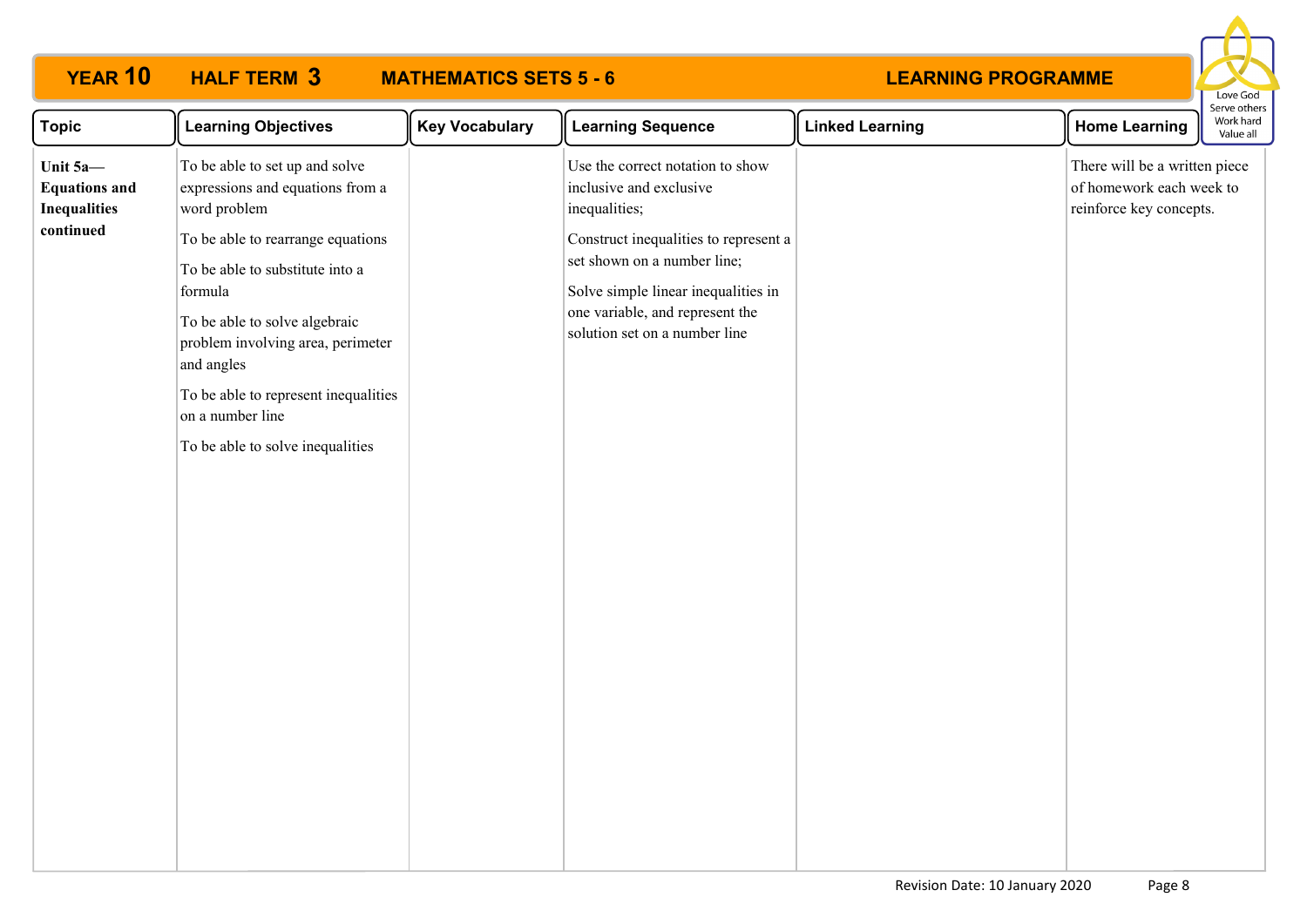

| <b>Topic</b>                 | <b>Learning Objectives</b>                                                                                                                                             | <b>Key Vocabulary</b>                                                                                                                                                                                                                                | <b>Learning Sequence</b>                                                                                                                                                                                                                                                                                                                                                                                                                                                                                                                                                                                                                                                                                                                                                                                                                                                                                                                                        | <b>Linked Learning</b>                                                                                                                                                                                                                                                                                                  | <b>Home Learning</b>                                                                 | Work hard<br>Value all |
|------------------------------|------------------------------------------------------------------------------------------------------------------------------------------------------------------------|------------------------------------------------------------------------------------------------------------------------------------------------------------------------------------------------------------------------------------------------------|-----------------------------------------------------------------------------------------------------------------------------------------------------------------------------------------------------------------------------------------------------------------------------------------------------------------------------------------------------------------------------------------------------------------------------------------------------------------------------------------------------------------------------------------------------------------------------------------------------------------------------------------------------------------------------------------------------------------------------------------------------------------------------------------------------------------------------------------------------------------------------------------------------------------------------------------------------------------|-------------------------------------------------------------------------------------------------------------------------------------------------------------------------------------------------------------------------------------------------------------------------------------------------------------------------|--------------------------------------------------------------------------------------|------------------------|
| Unit 5b-<br><b>Sequences</b> | To be able to recognise and use<br>Fibonacci type sequences<br>To be able to find the nth term of a<br>linear sequence<br>To generate terms in a quadratic<br>sequence | Term<br>Term-to-term rule<br>Position-to-term rule<br>nth term<br>Generate<br>Linear<br>First (second)<br>difference<br>Quadratic<br>Fibonacci number<br>Fibonacci sequence<br><b>Notation</b><br>$T(n)$ is often used to<br>indicate the 'nth term' | Recognise Fibonacci sequences;<br>Generate arithmetic sequences of<br>numbers, triangular number, square<br>and cube integers and sequences<br>derived from diagrams;<br>Recognise such sequences from<br>diagrams and draw the next term in<br>a pattern sequence;<br>Find the next term in a sequence,<br>including negative values;<br>Find the nth term<br>for a pattern sequence;<br>a linear sequence;<br>of an arithmetic sequence;<br>Use the nth term of an arithmetic<br>sequence to generate terms;<br>decide if a given number is a term<br>in the sequence, or find the first<br>term over a certain number;<br>find the first term greater/less than<br>a certain number;<br>Continue a geometric progression<br>and find the term-to-term rule,<br>including negatives, fraction and<br>decimal terms;<br>Continue a quadratic sequence and<br>use the nth term to generate terms;<br>Distinguish between arithmetic and<br>geometric sequences. | Recognise sequences of odd and even<br>numbers, and other sequences including<br>Fibonacci sequences;<br>Use function machines to find terms of a<br>sequence;<br>Write the term-to-term definition of a<br>sequence in words;<br>Find a specific term in the sequence using<br>position-to-term or term-to-term rules; | There will be a written piece<br>of homework each week to<br>reinforce key concepts. |                        |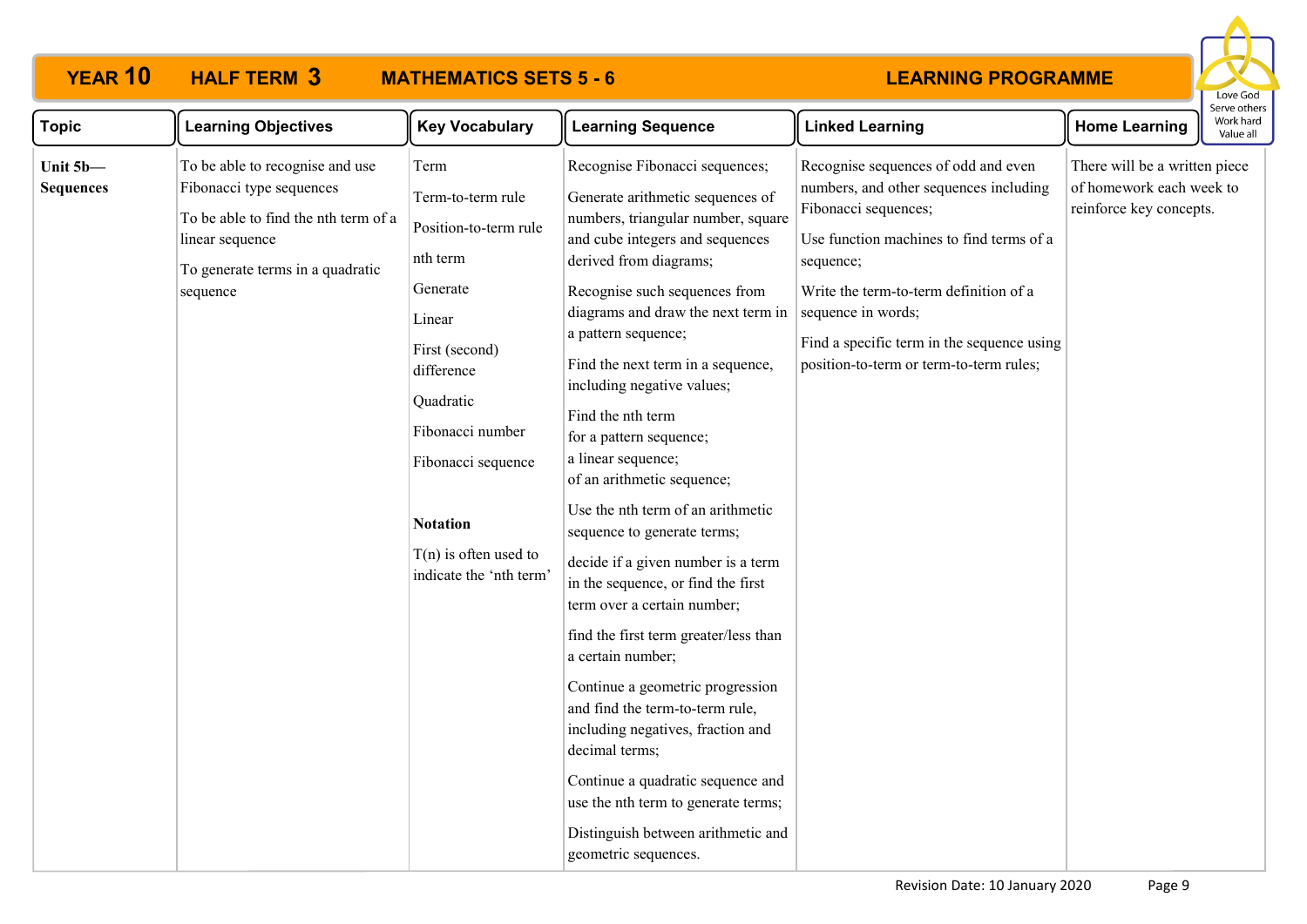

| <b>Topic</b>                                         | <b>Learning Objectives</b>                                                                                                                                                                                      | <b>Key Vocabulary</b>                                                                                                                                                                                       | <b>Learning Sequence</b>                                                                                                                                                                                                                                                                                                                                                                                                                                                                                                                                                                                                                                                                                                                                                                                                                                                                                                                                                                              | <b>Linked Learning</b>                                                                                                                                                                                                                                                                                                                                                                                                                                                                                                                                                                                                                                                                                                                                                                                                                                                                                                                                                                                                                           | <b>Home Learning</b>                                                                 | erve other<br>Work hard<br>Value all |
|------------------------------------------------------|-----------------------------------------------------------------------------------------------------------------------------------------------------------------------------------------------------------------|-------------------------------------------------------------------------------------------------------------------------------------------------------------------------------------------------------------|-------------------------------------------------------------------------------------------------------------------------------------------------------------------------------------------------------------------------------------------------------------------------------------------------------------------------------------------------------------------------------------------------------------------------------------------------------------------------------------------------------------------------------------------------------------------------------------------------------------------------------------------------------------------------------------------------------------------------------------------------------------------------------------------------------------------------------------------------------------------------------------------------------------------------------------------------------------------------------------------------------|--------------------------------------------------------------------------------------------------------------------------------------------------------------------------------------------------------------------------------------------------------------------------------------------------------------------------------------------------------------------------------------------------------------------------------------------------------------------------------------------------------------------------------------------------------------------------------------------------------------------------------------------------------------------------------------------------------------------------------------------------------------------------------------------------------------------------------------------------------------------------------------------------------------------------------------------------------------------------------------------------------------------------------------------------|--------------------------------------------------------------------------------------|--------------------------------------|
| Unit 6a-Shapes,<br>parallel lines and<br>angle facts | To understand and use alternate and Degrees<br>corresponding angles on parallel<br>lines<br>To understand and use properties of<br>triangles to find missing angles<br>To develop geometric reasoning<br>skills | Right angle,<br>acute angle,<br>obtuse angle,<br>reflex angle<br>Vertically opposite<br>Geometry, geometrical<br>Parallel<br>Alternate angles,<br>Corresponding angles<br>Interior angle,<br>Exterior angle | Recall and use properties of angles<br>at a point, on a straight line, ,right<br>angles, and vertically opposite<br>angles.<br>Find missing angles using<br>properties of corresponding,<br>alternate and co-interior angles;<br>Understand and use the angle<br>properties of parallel lines.<br>Given some information about a<br>shape on coordinate axes, complete<br>the shape; Understand and use the<br>angle properties of quadrilaterals;<br>Use the fact that angle sum of a<br>quadrilateral is 360°;<br>Distinguish between scalene,<br>equilateral, isosceles and right-<br>angled triangles;<br>Derive and use the sum of angles in<br>a triangle;<br>Find a missing angle in a triangle,<br>using the angle sum of a triangle is<br>$180^\circ$ ;<br>Understand and use the angle<br>properties of triangles, use the<br>symmetry property of isosceles<br>triangle to show that base angles<br>are equal;<br>Use the side/angle properties of<br>isosceles and equilateral triangles; | Estimate sizes of angles; Measure angles<br>using a protractor;<br>Use geometric language appropriately;<br>Use letters to identify points, lines and<br>angles;<br>Use two-letter notation for a line and<br>three-letter notation for an angle;<br>Describe angles as turns and in degrees<br>and understand clockwise and<br>anticlockwise; Know that there are 360°<br>in a full turn, 180° in a half turn and 90°<br>in a quarter turn;<br>Identify a line perpendicular to a given<br>line on a diagram and use their<br>properties;<br>Identify parallel lines on a diagram and<br>use their properties;<br>Recall the properties and definitions of<br>special types of quadrilaterals, including<br>symmetry properties;<br>List the properties of each special type of<br>quadrilateral, or identify (name) a given<br>shape;<br>Draw sketches of shapes;<br>Classify quadrilaterals by their geometric<br>properties and name all quadrilaterals that<br>have a specific property;<br>Identify quadrilaterals from everyday<br>usage; | There will be a written piece<br>of homework each week to<br>reinforce key concepts. |                                      |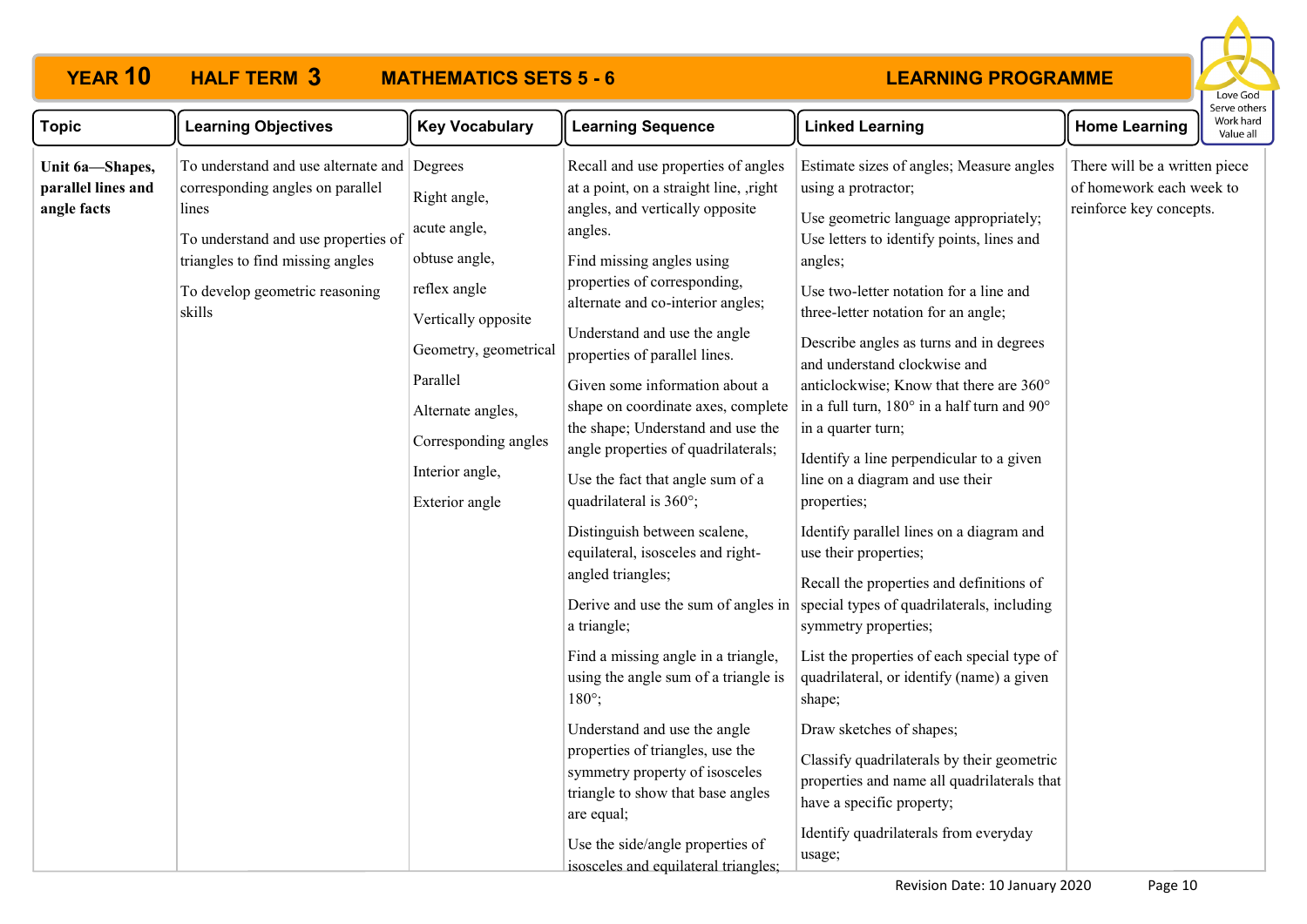

| <b>Topic</b>      | <b>Learning Objectives</b>                                                                                                                                                                                      | <b>Key Vocabulary</b>                                                                                                                                                                                       | <b>Learning Sequence</b>                                                                                                                                                                                                                                                                   | <b>Linked Learning</b>                                                                                                                                                                                                                                                                                                                                                                                                                                                                                                                                                                                                                                                                                                                                                                                                                                                                                                                                                                                                                           | <b>Home Learning</b>                                                                 | Work hard<br>Value all |
|-------------------|-----------------------------------------------------------------------------------------------------------------------------------------------------------------------------------------------------------------|-------------------------------------------------------------------------------------------------------------------------------------------------------------------------------------------------------------|--------------------------------------------------------------------------------------------------------------------------------------------------------------------------------------------------------------------------------------------------------------------------------------------|--------------------------------------------------------------------------------------------------------------------------------------------------------------------------------------------------------------------------------------------------------------------------------------------------------------------------------------------------------------------------------------------------------------------------------------------------------------------------------------------------------------------------------------------------------------------------------------------------------------------------------------------------------------------------------------------------------------------------------------------------------------------------------------------------------------------------------------------------------------------------------------------------------------------------------------------------------------------------------------------------------------------------------------------------|--------------------------------------------------------------------------------------|------------------------|
| Unit 6a-continued | To understand and use alternate and Degrees<br>corresponding angles on parallel<br>lines<br>To understand and use properties of<br>triangles to find missing angles<br>To develop geometric reasoning<br>skills | Right angle,<br>acute angle,<br>obtuse angle,<br>reflex angle<br>Vertically opposite<br>Geometry, geometrical<br>Parallel<br>Alternate angles,<br>Corresponding angles<br>Interior angle,<br>Exterior angle | Understand a proof that the exterior<br>angle of a triangle is equal to the<br>sum of the interior angles at the<br>other two vertices;<br>Use geometrical language<br>appropriately, give reasons for<br>angle calculations and show step-<br>by-step deduction when solving<br>problems. | Estimate sizes of angles; Measure angles<br>using a protractor;<br>Use geometric language appropriately;<br>Use letters to identify points, lines and<br>angles;<br>Use two-letter notation for a line and<br>three-letter notation for an angle;<br>Describe angles as turns and in degrees<br>and understand clockwise and<br>anticlockwise; Know that there are 360°<br>in a full turn, 180° in a half turn and 90°<br>in a quarter turn;<br>Identify a line perpendicular to a given<br>line on a diagram and use their<br>properties;<br>Identify parallel lines on a diagram and<br>use their properties;<br>Recall the properties and definitions of<br>special types of quadrilaterals, including<br>symmetry properties;<br>List the properties of each special type of<br>quadrilateral, or identify (name) a given<br>shape;<br>Draw sketches of shapes;<br>Classify quadrilaterals by their geometric<br>properties and name all quadrilaterals that<br>have a specific property;<br>Identify quadrilaterals from everyday<br>usage; | There will be a written piece<br>of homework each week to<br>reinforce key concepts. |                        |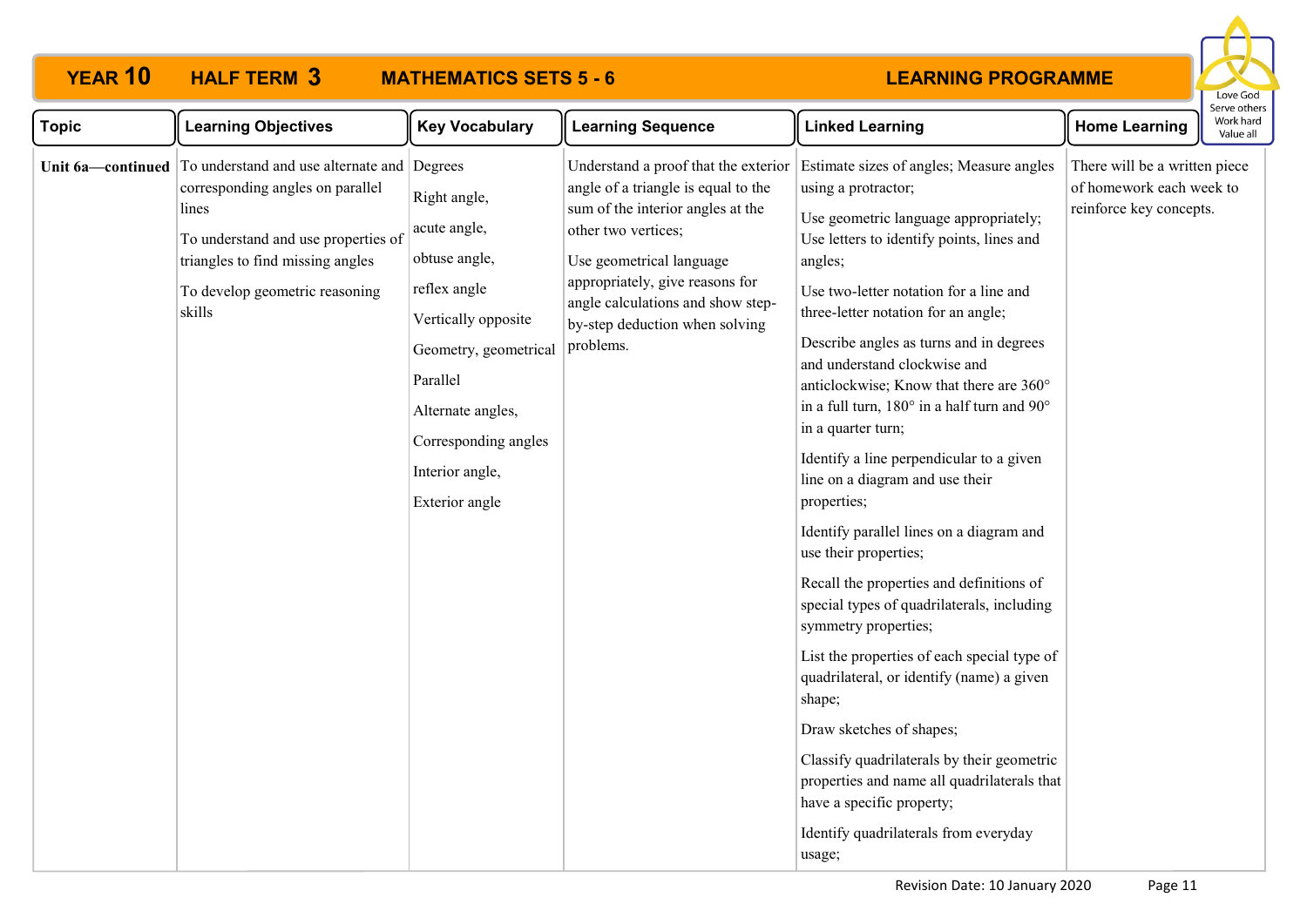

| <b>Topic</b>                   | <b>Learning Objectives</b>                                                                                                                                                   | <b>Key Vocabulary</b>                                                                                                                                         | <b>Learning Sequence</b>                                                                                                                                                                                                                                                                                                                                                                                                                                                                                                                                                     | <b>Linked Learning</b>                                                          | <b>Home Learning</b>                                                                 | serve otrier<br>Work hard<br>Value all |
|--------------------------------|------------------------------------------------------------------------------------------------------------------------------------------------------------------------------|---------------------------------------------------------------------------------------------------------------------------------------------------------------|------------------------------------------------------------------------------------------------------------------------------------------------------------------------------------------------------------------------------------------------------------------------------------------------------------------------------------------------------------------------------------------------------------------------------------------------------------------------------------------------------------------------------------------------------------------------------|---------------------------------------------------------------------------------|--------------------------------------------------------------------------------------|----------------------------------------|
| Unit 6b-Angles<br>and Polygons | To be able to derive and use the<br>sum of angles in a triangle (e.g. to<br>deduce and use the angle sum in<br>any polygon, and to derive<br>properties of regular polygons) | Interior angle,<br>Exterior angle<br>Regular polygon<br>Irregular polgon<br>Quadrilateral<br>Pentagon<br>Hexagon<br>Heptagon<br>Octagon<br>Nonagon<br>Decagon | Understand 'regular' and 'irregular'<br>as applied to polygons;<br>Use the sum of angles of irregular<br>polygons;<br>Calculate and use the sums of the<br>interior angles of polygons;<br>Calculate and use the angles of<br>regular polygons;<br>Use the sum of the interior angles<br>of an n-sided polygon;<br>Use the sum of the exterior angles<br>of any polygon is 360°;<br>Use the sum of the interior angle<br>and the exterior angle is 180°;<br>Identify shapes which are<br>congruent (by eye);<br>Explain why some polygons fit<br>together and others do not; | Recognise and name pentagons,<br>hexagons, heptagons, octagons and<br>decagons; | There will be a written piece<br>of homework each week to<br>reinforce key concepts. |                                        |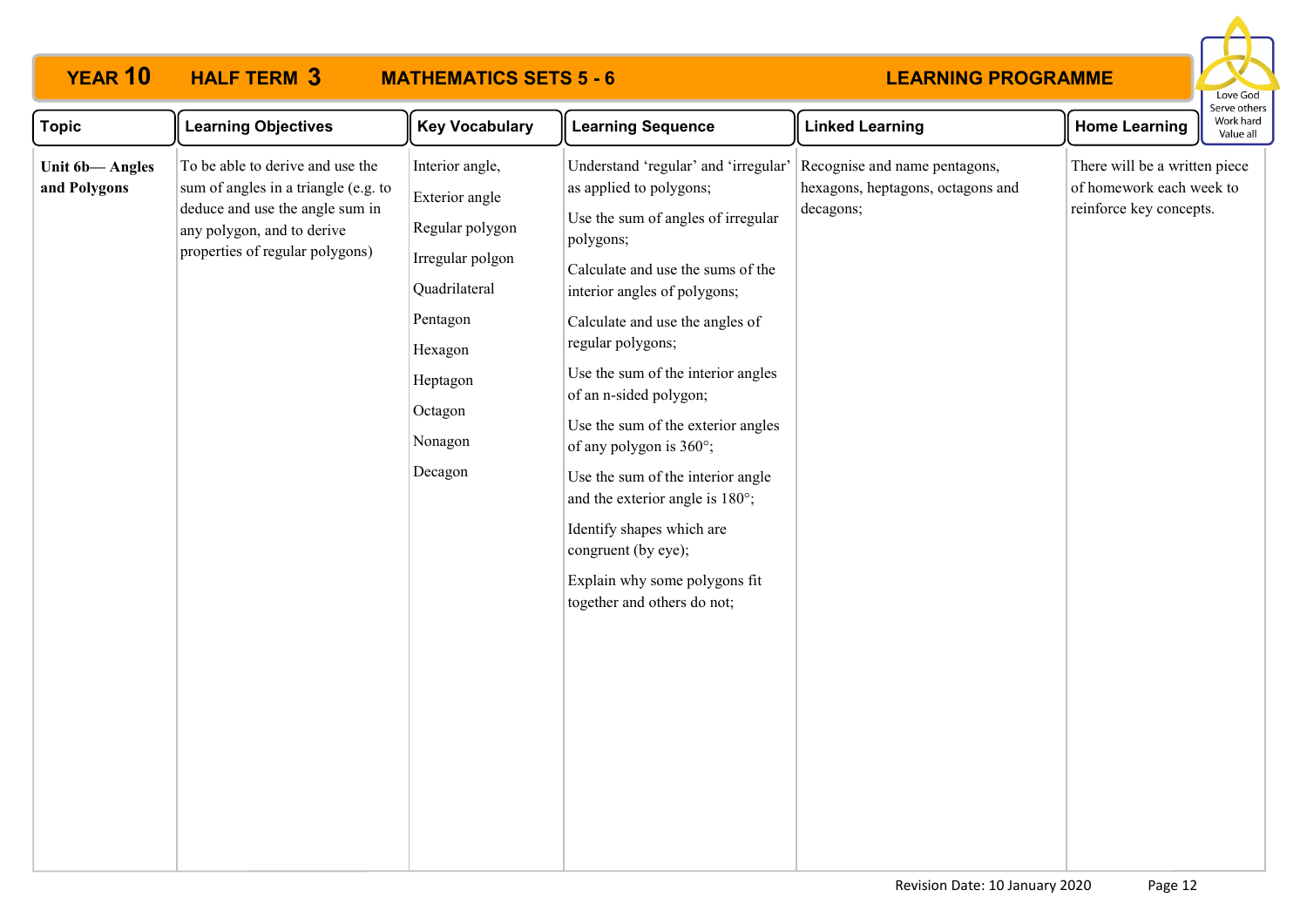# **YEAR 10 HALF TERM MATHEMATICS SETS 5 - 6**



| <b>Topic</b>                                          | <b>Learning Objectives</b>                                                                                                                                                                          | <b>Key Vocabulary</b>                                                                                                                                                                 | <b>Learning Sequence</b>                                                                                                                                                                                                                                                                                                                                                                                                                                                                                                                                                                                                                                                                                                                                                                                                                                                                                                                                                                                | <b>Linked Learning</b>                                                                                                                                                                                                                                                                                                                                                                                                 | <b>Home Learning</b>                                                                 | Work hard<br>Value all |
|-------------------------------------------------------|-----------------------------------------------------------------------------------------------------------------------------------------------------------------------------------------------------|---------------------------------------------------------------------------------------------------------------------------------------------------------------------------------------|---------------------------------------------------------------------------------------------------------------------------------------------------------------------------------------------------------------------------------------------------------------------------------------------------------------------------------------------------------------------------------------------------------------------------------------------------------------------------------------------------------------------------------------------------------------------------------------------------------------------------------------------------------------------------------------------------------------------------------------------------------------------------------------------------------------------------------------------------------------------------------------------------------------------------------------------------------------------------------------------------------|------------------------------------------------------------------------------------------------------------------------------------------------------------------------------------------------------------------------------------------------------------------------------------------------------------------------------------------------------------------------------------------------------------------------|--------------------------------------------------------------------------------------|------------------------|
| Unit 7-Statistics,<br>Sampling and<br><b>Averages</b> | To be able to interpret, analyse and<br>compare the distributions of data<br>sets through appropriate measures<br>of central tendency (median, mean,<br>mode and modal class) and spread<br>(range) | Average<br>Spread<br>Consistency<br>Mean<br>Median<br>Mode<br>Range<br>Statistic<br><b>Statistics</b><br>Approximate, Round<br>Calculate an estimate<br>Grouped frequency<br>Midpoint | Understand how sources of data<br>may be biased and explain why a<br>sample may not be representative<br>of a whole population;<br>Understand sample and population.<br>Calculate the mean, mode, median<br>and range for discrete data;<br>Interpret and find a range of<br>averages as follows: median, mean<br>and range from a (discrete)<br>frequency table;<br>range, modal class, interval<br>containing the median, and estimate<br>of the mean from a grouped data<br>frequency table;<br>mode and range from a bar chart;<br>and stem and leaf diagrams;<br>mean from a bar chart;<br>Understand that the expression<br>'estimate' will be used where<br>appropriate, when finding the mean<br>of grouped data using mid-interval<br>values; Compare the mean,<br>median, mode and range (as<br>appropriate) of two distributions<br>using bar charts, dual bar charts,<br>pictograms and back-to-back stem<br>and leaf;<br>Recognise the advantages and<br>disadvantages between measures of | Specify the problem and:<br>plan an investigation;<br>decide what data to collect and what<br>statistical analysis is needed;<br>consider fairness;<br>Recognise types of data: primary<br>secondary, quantitative and qualitative;<br>Identify which primary data they need to<br>collect and in what format, including<br>grouped data;<br>Collect data from a variety of suitable<br>primary and secondary sources; | There will be a written piece<br>of homework each week to<br>reinforce key concepts. |                        |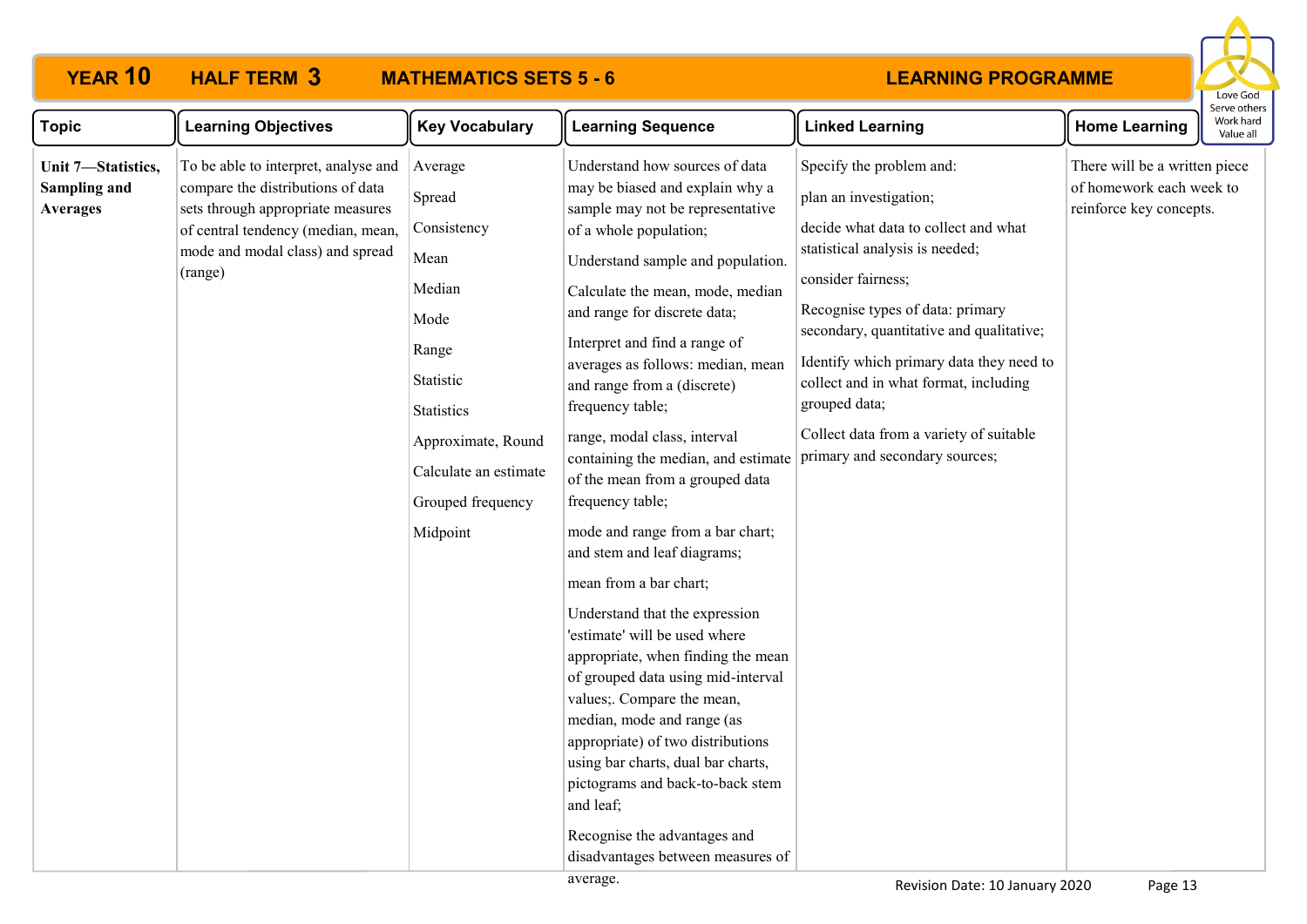# **YEAR 10 HALF TERM MATHEMATICS SETS 5 - 6**



| <b>Topic</b>           | <b>Learning Objectives</b>                                                                                                                                                                                                                                                                                    | <b>Key Vocabulary</b>                                                                                                                                                                                                                                                                                                  | <b>Learning Sequence</b>                                                                                                                                                                                                                                                                                                                                                                                                                                                                                                                                                                                                                                                                                                                                                                                                                                                                                                                                                              | <b>Linked Learning</b>                                                                                                                                                                                                                                                                                                                                                                                                                                                                                                                                                                                                                                                     | <b>Home Learning</b>                                                                 | Work hard<br>Value all |
|------------------------|---------------------------------------------------------------------------------------------------------------------------------------------------------------------------------------------------------------------------------------------------------------------------------------------------------------|------------------------------------------------------------------------------------------------------------------------------------------------------------------------------------------------------------------------------------------------------------------------------------------------------------------------|---------------------------------------------------------------------------------------------------------------------------------------------------------------------------------------------------------------------------------------------------------------------------------------------------------------------------------------------------------------------------------------------------------------------------------------------------------------------------------------------------------------------------------------------------------------------------------------------------------------------------------------------------------------------------------------------------------------------------------------------------------------------------------------------------------------------------------------------------------------------------------------------------------------------------------------------------------------------------------------|----------------------------------------------------------------------------------------------------------------------------------------------------------------------------------------------------------------------------------------------------------------------------------------------------------------------------------------------------------------------------------------------------------------------------------------------------------------------------------------------------------------------------------------------------------------------------------------------------------------------------------------------------------------------------|--------------------------------------------------------------------------------------|------------------------|
| <b>Area and Volume</b> | Unit 8—Perimeter, $\vert$ To be able to convert between units<br>of measurement<br>To apply and find perimeters and<br>areas of shapes, including<br>compound shapes<br>To be able to calculate Surface<br>Area<br>To have a thorough understanding<br>of nets<br>To be able to calculate Volume of<br>prisms | Length, distance<br>Mass, weight<br>Volume<br>Capacity<br>Metre, centimetre,<br>millimetre<br>Tonne, kilogram,<br>gram, milligram<br>Litre, millilitre<br><b>Notation</b><br>Abbreviations of units<br>in the metric system:<br>m, cm, mm, kg, g, l, ml<br>Abbreviations of units<br>in the Imperial system:<br>lb, oz | Convert between units of measure<br>within one system, including time<br>and metric units to metric units of<br>length, area and volume and<br>capacity e.g. $1ml = 1cm3$ ;<br>Find the perimeter of Triangles<br>and Trapezia using Pythagoras<br>theorem and compound shapes;<br>Find the area of a trapezium and<br>recall the formula;<br>Calculate areas and perimeters of<br>compound shapes made from<br>triangles and rectangles;<br>Estimate surface areas by rounding<br>measurements to 1 significant<br>figure;<br>Find the surface area of a prism;<br>Sketch nets of cuboids and prisms;<br>Recall and use the formula for the<br>volume of a cuboid; - lead to<br>reasoning and contextual<br>examples / problems. Find the<br>volume of a prism, including a<br>triangular prism, cube and cuboid;<br>Calculate volumes of right prisms<br>and shapes made from cubes and<br>cuboids;<br>Estimate volumes etc by rounding<br>measurements to 1 significant<br>figure; | Indicate given values on a scale,<br>including decimal value;<br>Know that measurements using real<br>numbers depend upon the choice of unit;<br>Make sensible estimates of a range of<br>measures in everyday settings;<br>Measure shapes to find perimeters and<br>areas using a range of scales;<br>Find the perimeter of<br>rectangles and triangles;<br>parallelograms and trapezia;<br>Recall and use the formulae for the area<br>of a triangle and rectangle;<br>Find the area of a parallelogram;<br>Identify and name common solids: cube,<br>cuboid, cylinder, prism, pyramid, sphere<br>and cone;<br>Recall and use the formula for the<br>volume of a cuboid; | There will be a written piece<br>of homework each week to<br>reinforce key concepts. |                        |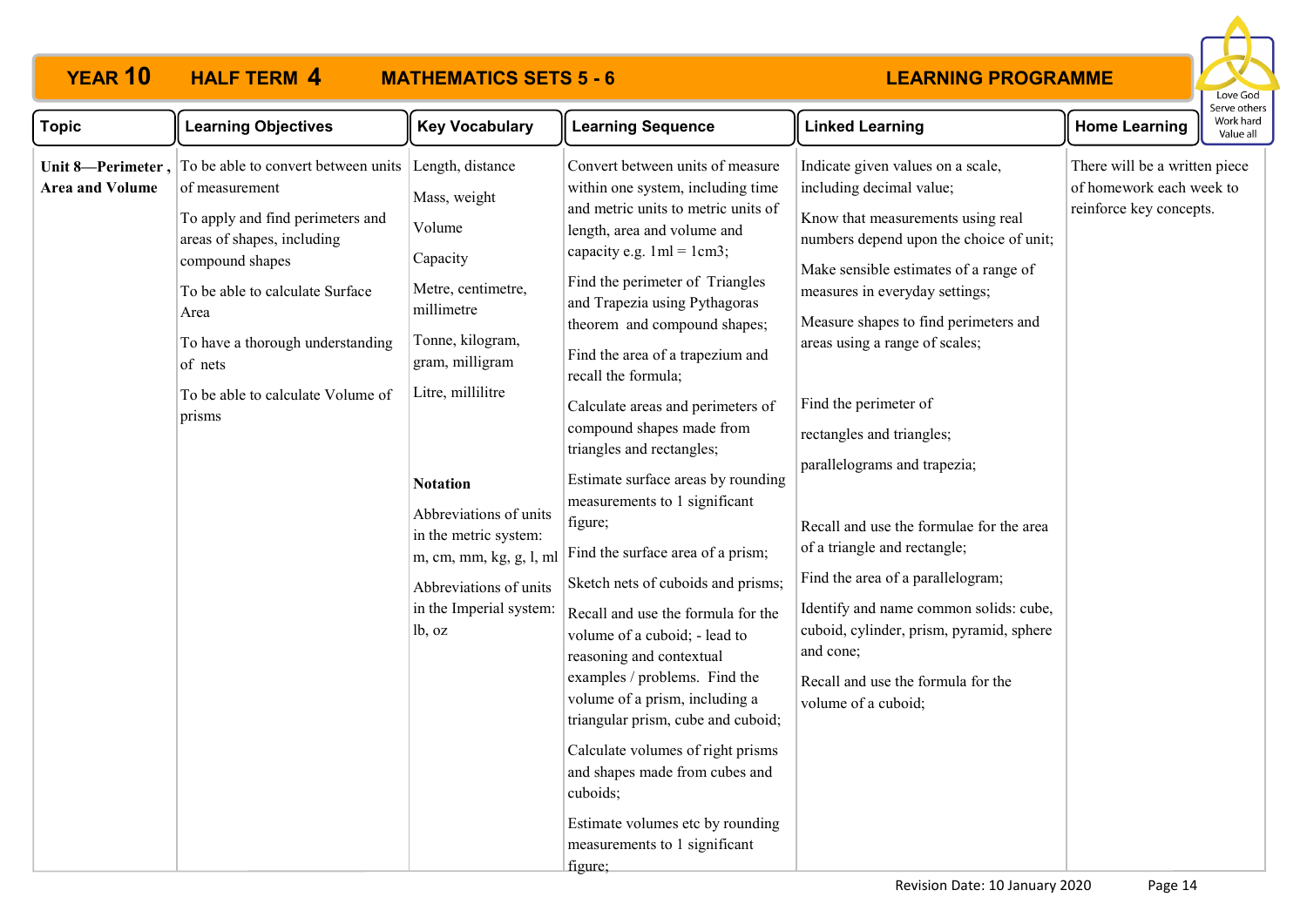# **YEAR 10 HALF TERM MATHEMATICS SETS 5 - 6**



| <b>Topic</b>                                    | <b>Learning Objectives</b>                                                                                                                                                                                                                                                                                                                                                                                                                                                                                                                                                                    | <b>Key Vocabulary</b>                                                                                  | <b>Learning Sequence</b>                                                                                                                                                                                                                                                                                                                                                                                                                                                                                                                                                                                                                                                                                                                                                                                                                                                                                                                                                         | <b>Linked Learning</b>                                                                                                                                                                                                                          | <b>Home Learning</b>                                                                 | Serve othe<br>Work har<br>Value all |
|-------------------------------------------------|-----------------------------------------------------------------------------------------------------------------------------------------------------------------------------------------------------------------------------------------------------------------------------------------------------------------------------------------------------------------------------------------------------------------------------------------------------------------------------------------------------------------------------------------------------------------------------------------------|--------------------------------------------------------------------------------------------------------|----------------------------------------------------------------------------------------------------------------------------------------------------------------------------------------------------------------------------------------------------------------------------------------------------------------------------------------------------------------------------------------------------------------------------------------------------------------------------------------------------------------------------------------------------------------------------------------------------------------------------------------------------------------------------------------------------------------------------------------------------------------------------------------------------------------------------------------------------------------------------------------------------------------------------------------------------------------------------------|-------------------------------------------------------------------------------------------------------------------------------------------------------------------------------------------------------------------------------------------------|--------------------------------------------------------------------------------------|-------------------------------------|
| Unit 9-Real life<br>graphs and linear<br>graphs | To be able to work with geomet-<br>rical information in all 4 quadrants.<br>To be able to find the midpoints of<br>line segments.<br>To be able to draw straight line<br>graphs.<br>To be able to draw straight line<br>graphs.<br>To be able to interpret real life<br>graphs.<br>To be able to draw and understand<br>distance time and velocity time<br>graphs.<br>To be able to calculate speed dis-<br>tance and time.<br>To be able to draw straight line<br>graphs.<br>To be able to interpret straight line<br>graphs.<br>To be able to calculate the gradient<br>of a straight line. | Linear<br>Coordinate<br>Line segment<br>Distance<br>Time<br>Speed<br>Velocity<br>Gradient<br>Intercept | Find the coordinates of points iden-<br>tified by geometrical information in<br>2D (all four quadrants);<br>Find the coordinates of the mid-<br>point of a line segment; Read val-<br>ues from straight-line graphs for<br>real-life situations;<br>Draw straight line graphs for real-<br>life situations, including ready<br>reckoner graphs, conversion<br>graphs, fuel bills graphs, fixed<br>charge and cost per unit;<br>Draw distance-time graphs and<br>velocity-time graphs;<br>Work out time intervals for graph<br>scales;<br>Interpret distance-time graphs, and<br>calculate: the speed of individual<br>sections, total distance and total<br>time;<br>Interpret information presented in a<br>range of linear and non-linear<br>graphs;<br>Interpret graphs with negative val-<br>ues on axes;<br>Interpret gradient as the rate of<br>change in distance-time and speed-<br>time graphs, graphs of containers<br>filling and emptying, and unit price<br>graphs. | Use input/output diagrams;<br>Draw, label and scale axes;<br>Use axes and coordinates to specify<br>points in all four quadrants in 2D;<br>Identify points with given coordinates<br>and coordinates of a given point in all<br>four quadrants; | There will be a written piece<br>of homework each week to<br>reinforce key concepts. |                                     |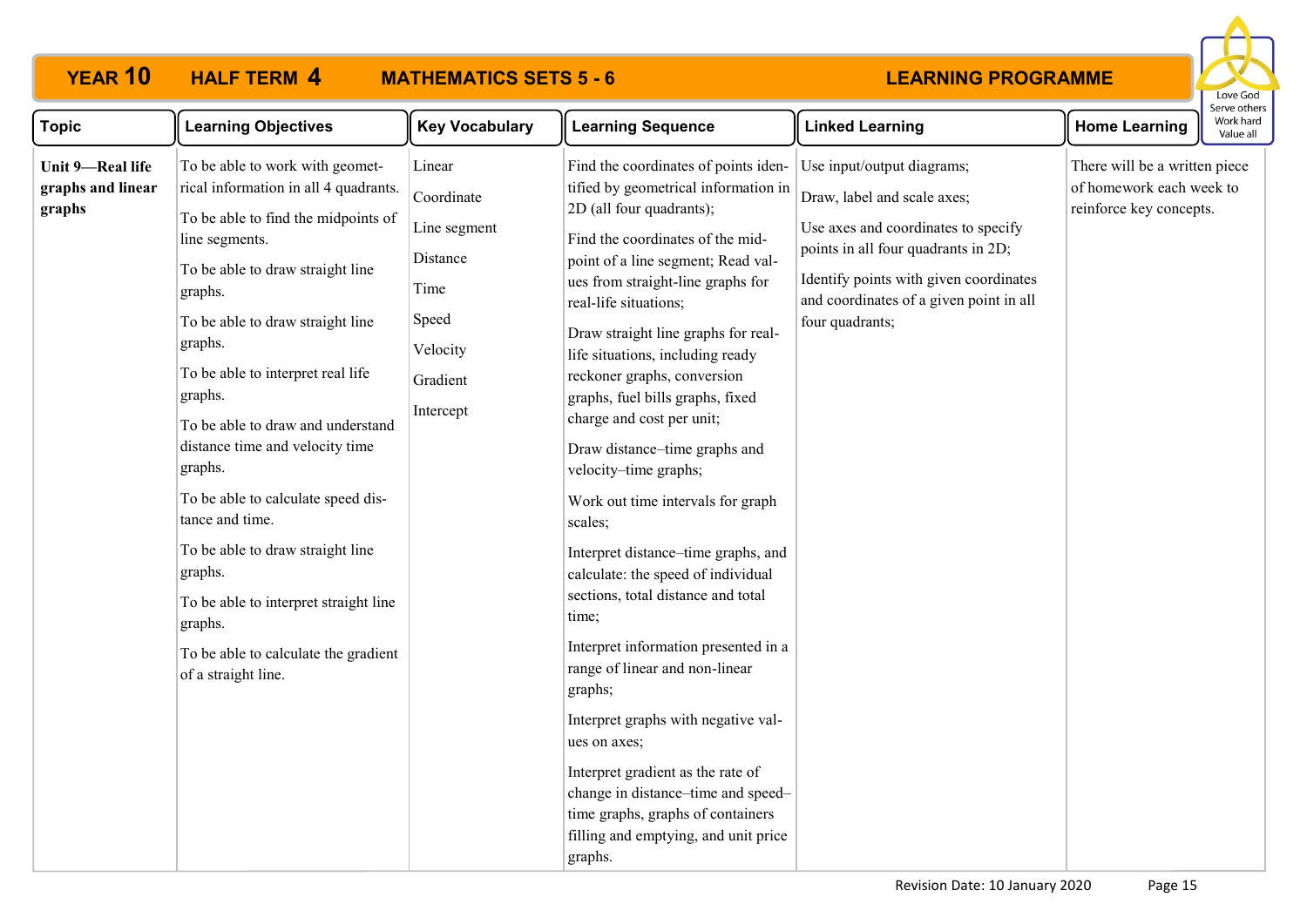| <b>YEAR 10</b>                                              | <b>HALF TERM 4</b>         | <b>MATHEMATICS SETS 5 - 6</b> |                                                                                                                                                                                                                                                                                                                                                                                                                                     | <b>LEARNING PROGRAMME</b> |                      | Love God                               |
|-------------------------------------------------------------|----------------------------|-------------------------------|-------------------------------------------------------------------------------------------------------------------------------------------------------------------------------------------------------------------------------------------------------------------------------------------------------------------------------------------------------------------------------------------------------------------------------------|---------------------------|----------------------|----------------------------------------|
| <b>Topic</b>                                                | <b>Learning Objectives</b> | <b>Key Vocabulary</b>         | <b>Learning Sequence</b>                                                                                                                                                                                                                                                                                                                                                                                                            | <b>Linked Learning</b>    | <b>Home Learning</b> | Serve others<br>Work hard<br>Value all |
| Unit 9-Real life<br>graphs and linear<br>graphs (Continued) |                            |                               | Plot, draw and recognise graphs of<br>$y = a$ , $x = a$ , $y = x$ and $y = -x$ ;<br>Recognise that equations of the<br>form $y = mx + c$ correspond to<br>straight-line graphs in the<br>coordinate plane;<br>Plot and draw graphs of straight<br>lines of the form $y = mx + c$ using a<br>table of values;<br>Sketch a graph of a linear function,<br>using the gradient and y-intercept;<br>Identify and interpret gradient from |                           |                      |                                        |
|                                                             |                            |                               | an equation $y = mx + c$ ;<br>Identify parallel lines from their<br>equations;<br>Plot and draw graphs of straight<br>lines in the form $ax + by = c$ ;<br>Find the equation of a straight line<br>from a graph;<br>Find the equation of the line<br>through one point with a given<br>gradient;<br>Find approximate solutions to a<br>linear equation from a graph;                                                                |                           |                      |                                        |
|                                                             |                            |                               | Find the gradient of a straight line<br>from real-life graphs too.                                                                                                                                                                                                                                                                                                                                                                  |                           |                      |                                        |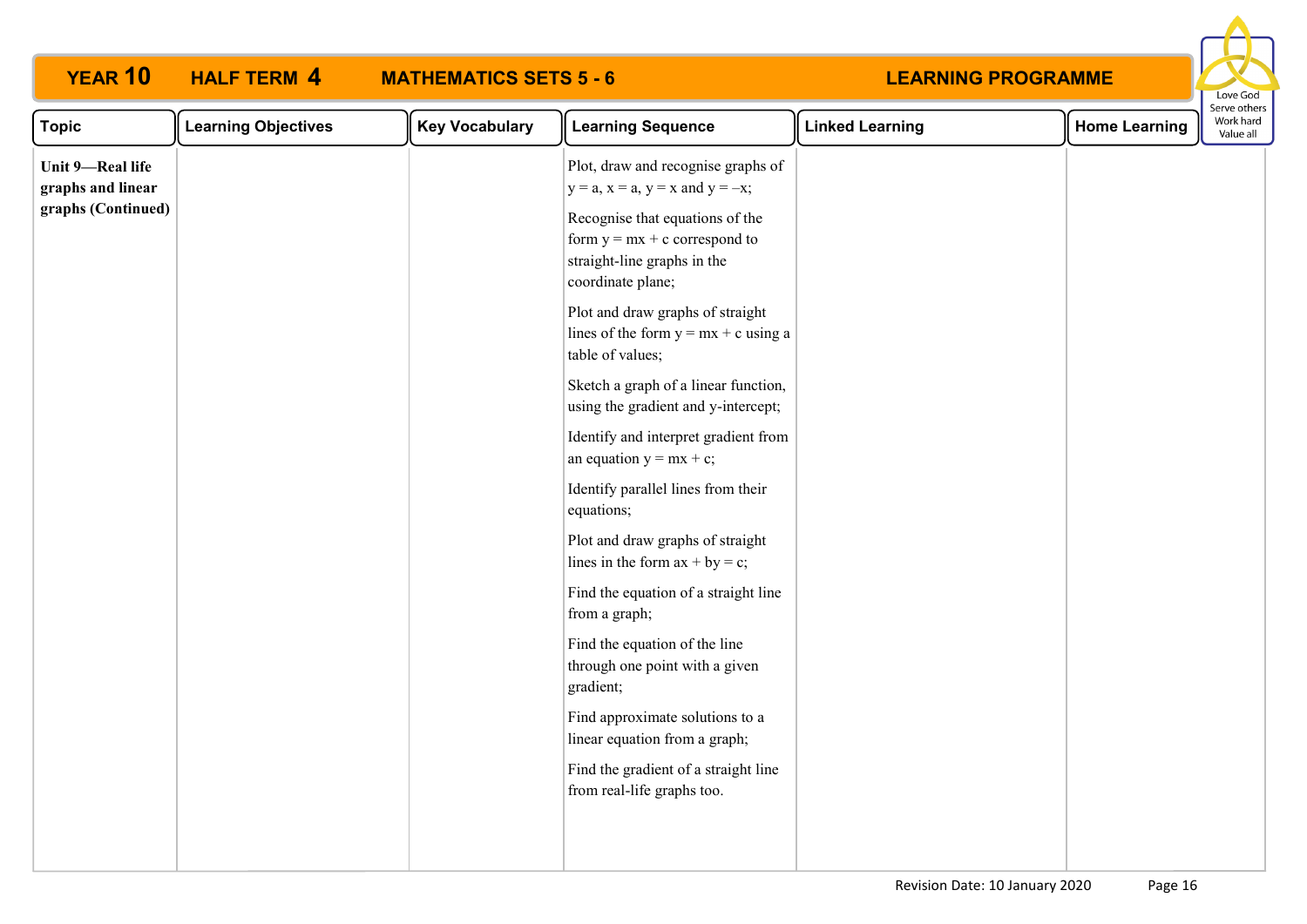# **YEAR 10 HALF TERM MATHEMATICS SETS 5 - 6**



| <b>Topic</b>                              | <b>Learning Objectives</b>                                                                                                                                                                                                                                                                                                                                                                                                                                                                                              | <b>Key Vocabulary</b>                                                                                                                                    | <b>Learning Sequence</b>                                                                                                                                                                                                                                                                                                                                                                                                                                                                                                                                                                                                                                                                                                                                                                                                                                                                                                                                                                                      | <b>Linked Learning</b>                                                                                                                        | <b>Home Learning</b>                                                                 | וסו עם טנוופו<br>Work hard<br>Value all |
|-------------------------------------------|-------------------------------------------------------------------------------------------------------------------------------------------------------------------------------------------------------------------------------------------------------------------------------------------------------------------------------------------------------------------------------------------------------------------------------------------------------------------------------------------------------------------------|----------------------------------------------------------------------------------------------------------------------------------------------------------|---------------------------------------------------------------------------------------------------------------------------------------------------------------------------------------------------------------------------------------------------------------------------------------------------------------------------------------------------------------------------------------------------------------------------------------------------------------------------------------------------------------------------------------------------------------------------------------------------------------------------------------------------------------------------------------------------------------------------------------------------------------------------------------------------------------------------------------------------------------------------------------------------------------------------------------------------------------------------------------------------------------|-----------------------------------------------------------------------------------------------------------------------------------------------|--------------------------------------------------------------------------------------|-----------------------------------------|
| <b>Unit 10-</b><br><b>Transformations</b> | To be able to rotate a shape around<br>a point.<br>To be able to reflect a shape over a<br>given line.<br>To be able to describe a rotation.<br>To be able to translate a given<br>shape.<br>To be able to describe a translation.<br>To be able to enlarge a shape by a<br>given scale factor.<br>To be able to calculate the scale<br>factor.<br>To be able to find the centre of<br>enlargement.<br>To be able to fully describe an<br>enlargement.<br>To be able to fully describe all<br>types of transformations. | Similar<br>Similarity<br>Enlarge<br>Enlargement<br>Scaling<br>Scale factor<br>Centre of enlargement<br>Object<br>Image<br>Reflect<br>Rotate<br>Translate | Identify congruent shapes by eye;<br>Understand that rotations are<br>specified by a centre, an angle and<br>a direction of rotation;<br>Find the centre of rotation, angle<br>and direction of rotation and<br>describe rotations fully using the<br>angle, direction of turn, and centre;<br>Rotate and draw the position of a<br>shape after rotation about the origin<br>or any other point including<br>rotations on a coordinate grid;<br>Identify correct rotations from a<br>choice of diagrams;<br>Understand that translations are<br>specified by a distance and<br>direction using a vector;<br>Translate a given shape by a vector;<br>Use column vectors to describe and<br>transform 2D shapes using single<br>translations on a coordinate grid;<br>Understand that distances and<br>angles are preserved under<br>rotations and translations, so that<br>any figure is congruent under either<br>of these transformations;<br>Understand that reflections are<br>specified by a mirror line; | To be able to work with shapes on a<br>coordinate grid.<br>Understand coordinates.<br>Understand lines with the equations<br>and $y=$<br>$x=$ | There will be a written piece<br>of homework each week to<br>reinforce key concepts. |                                         |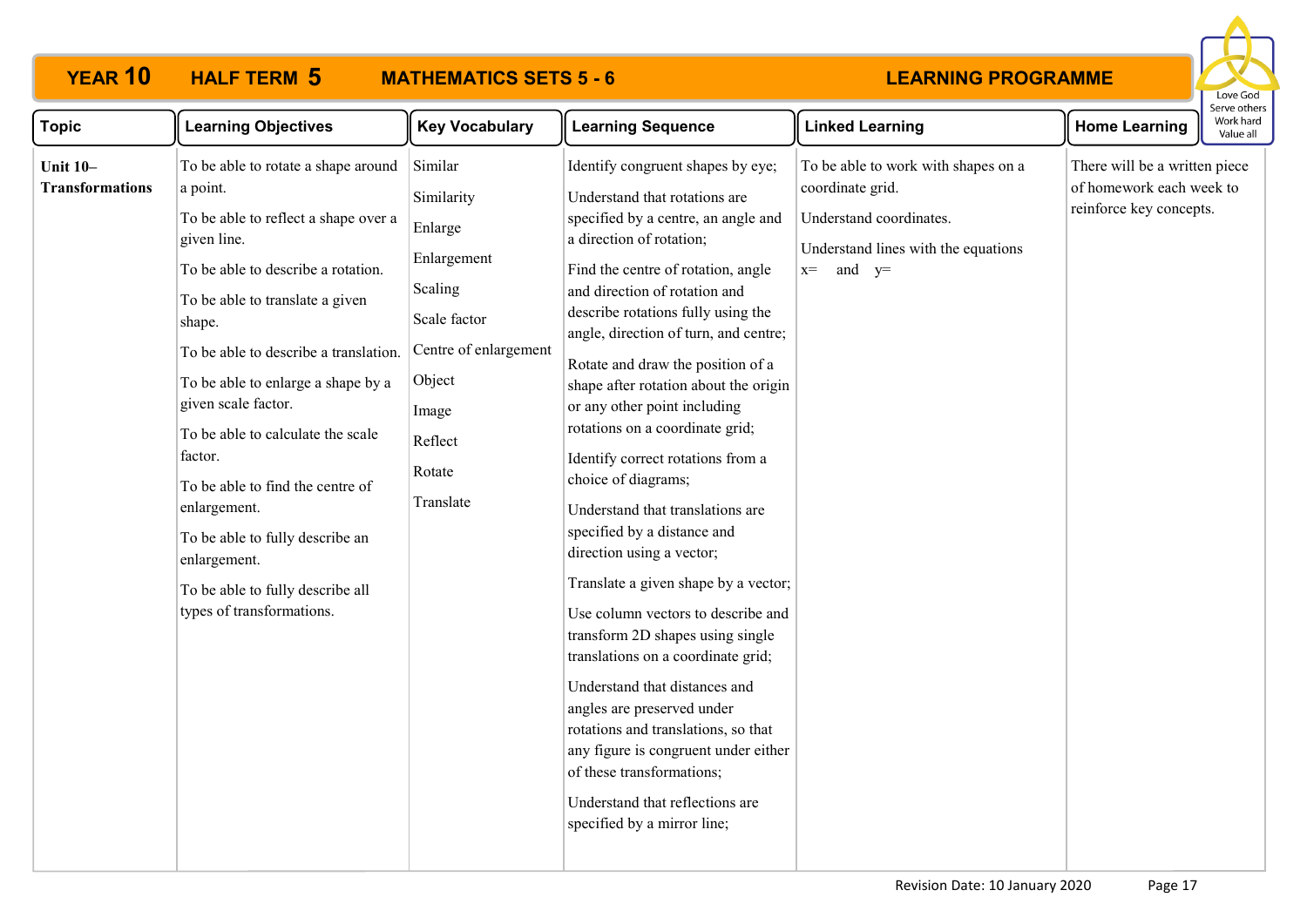| <b>YEAR 10</b>                            | <b>HALF TERM 5</b>         | <b>MATHEMATICS SETS 5 - 6</b> |                                                                                                                                                         | <b>LEARNING PROGRAMME</b> |                      | Love God                               |  |
|-------------------------------------------|----------------------------|-------------------------------|---------------------------------------------------------------------------------------------------------------------------------------------------------|---------------------------|----------------------|----------------------------------------|--|
| <b>Topic</b>                              | <b>Learning Objectives</b> | <b>Key Vocabulary</b>         | <b>Learning Sequence</b>                                                                                                                                | <b>Linked Learning</b>    | <b>Home Learning</b> | Serve others<br>Work hard<br>Value all |  |
| <b>Unit 10-</b><br><b>Transformations</b> |                            |                               | Identify correct reflections from a<br>choice of diagrams                                                                                               |                           |                      |                                        |  |
| (Continued)                               |                            |                               | Identify the equation of a line of<br>symmetry                                                                                                          |                           |                      |                                        |  |
|                                           |                            |                               | Transform 2D shapes using single<br>reflections (including those not on<br>coordinate grids) with vertical,<br>horizontal and diagonal mirror<br>lines; |                           |                      |                                        |  |
|                                           |                            |                               | Describe reflections on a<br>coordinate grid                                                                                                            |                           |                      |                                        |  |
|                                           |                            |                               | Scale a shape on a grid (without a<br>centre specified)                                                                                                 |                           |                      |                                        |  |
|                                           |                            |                               | Understand that an enlargement is<br>specified by a centre and a scale<br>factor                                                                        |                           |                      |                                        |  |
|                                           |                            |                               | Enlarge a given shape using $(0, 0)$<br>as the centre of enlargement, and<br>enlarge shapes with a centre other<br>than $(0, 0)$                        |                           |                      |                                        |  |
|                                           |                            |                               | Find the centre of enlargement                                                                                                                          |                           |                      |                                        |  |
|                                           |                            |                               |                                                                                                                                                         |                           |                      |                                        |  |
|                                           |                            |                               |                                                                                                                                                         |                           |                      |                                        |  |
|                                           |                            |                               |                                                                                                                                                         |                           |                      |                                        |  |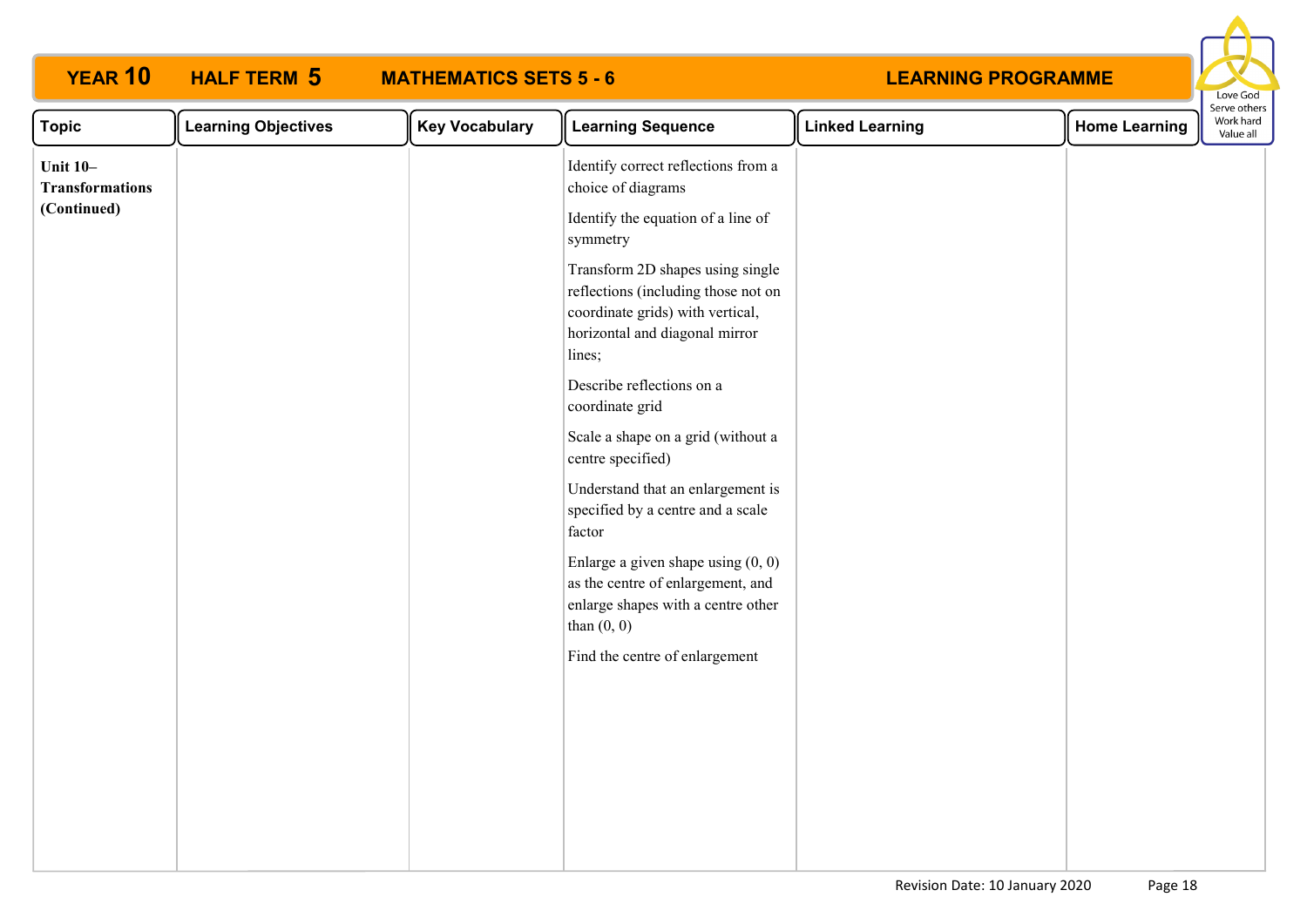| <b>YEAR 10</b>                                           | <b>HALF TERM 5</b>         | <b>MATHEMATICS SETS 5 - 6</b> |                                                                                                                                                                                                                                                                                                                                                                                                                                                                                                                                                                                                 | <b>LEARNING PROGRAMME</b> |                      | Love God               |
|----------------------------------------------------------|----------------------------|-------------------------------|-------------------------------------------------------------------------------------------------------------------------------------------------------------------------------------------------------------------------------------------------------------------------------------------------------------------------------------------------------------------------------------------------------------------------------------------------------------------------------------------------------------------------------------------------------------------------------------------------|---------------------------|----------------------|------------------------|
| <b>Topic</b>                                             | <b>Learning Objectives</b> | <b>Key Vocabulary</b>         | <b>Learning Sequence</b>                                                                                                                                                                                                                                                                                                                                                                                                                                                                                                                                                                        | <b>Linked Learning</b>    | <b>Home Learning</b> | Work hard<br>Value all |
| <b>Unit 10-</b><br><b>Transformations</b><br>(Continued) |                            |                               | Describe and transform 2D shapes<br>using enlargements by:<br>a positive integer scale factor;<br>a fractional scale factor;<br>Identify the scale factor of an<br>enlargement of a shape as the ratio<br>of the lengths of two corresponding<br>sides, simple integer scale factors,<br>or simple fractions;<br>Understand that distances and<br>angles are preserved under<br>reflections, so that any figure is<br>congruent under this<br>transformation;<br>Understand that similar shapes are<br>enlargements of each other and<br>angles are preserved - define<br>similar in this unit; |                           |                      | Serve others           |
|                                                          |                            |                               |                                                                                                                                                                                                                                                                                                                                                                                                                                                                                                                                                                                                 |                           |                      |                        |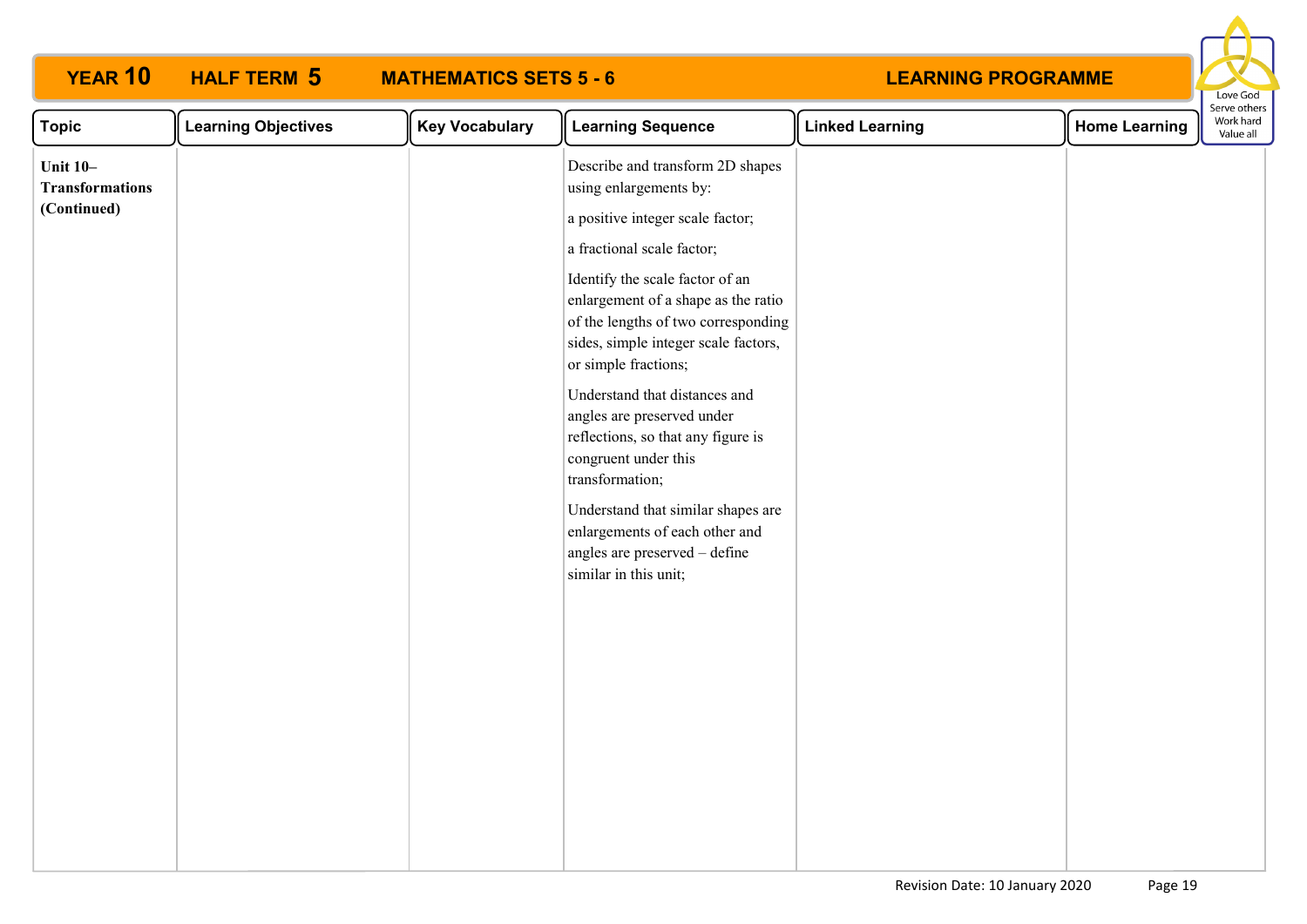# **YEAR 10 HALF TERM MATHEMATICS SETS 5 - 6**



| <b>Topic</b>    | <b>Learning Objectives</b>                                                                                                                                                                                                                                                                                                                  | <b>Key Vocabulary</b>                          | <b>Learning Sequence</b>                                                                                                                                                                                                                                                                                                                                                                                                                                                                                                                                                                                                     | <b>Linked Learning</b>                                          | <b>Home Learning</b>                                                                 | serve other<br>Work hard<br>Value all |
|-----------------|---------------------------------------------------------------------------------------------------------------------------------------------------------------------------------------------------------------------------------------------------------------------------------------------------------------------------------------------|------------------------------------------------|------------------------------------------------------------------------------------------------------------------------------------------------------------------------------------------------------------------------------------------------------------------------------------------------------------------------------------------------------------------------------------------------------------------------------------------------------------------------------------------------------------------------------------------------------------------------------------------------------------------------------|-----------------------------------------------------------------|--------------------------------------------------------------------------------------|---------------------------------------|
| Topic 11a-Ratio | Taught through bar modelling<br>To be able to simplify ratios<br>including those with different units.<br>To be able to write a ratio to<br>describe a situation<br>To be able to share in a given ratio<br>To be able to solve problems<br>involving ratios where one part is<br>given<br>To be able to solve ratio problems<br>in context | Simplify<br>Share<br>Ratio<br>Parts<br>Compare | Understand and express the<br>division of a quantity into a of<br>number parts as a ratio<br>Write ratios in their simplest form;<br>Extend where units are not the<br>same<br>Write/interpret a ratio to describe a<br>situation<br>Share a quantity in a given ratio<br>including three-part ratios<br>Solve a ratio problem in context:<br>use a ratio to find one quantity<br>when the other is known<br>use a ratio to compare a scale<br>model to a real-life object<br>use a ratio to convert between<br>measures and currencies<br>problems involving mixing, e.g.<br>paint colours, cement and drawn<br>conclusions | Understand how to write a ratio<br>Understand basic proportion. | There will be a written piece<br>of homework each week to<br>reinforce key concepts. |                                       |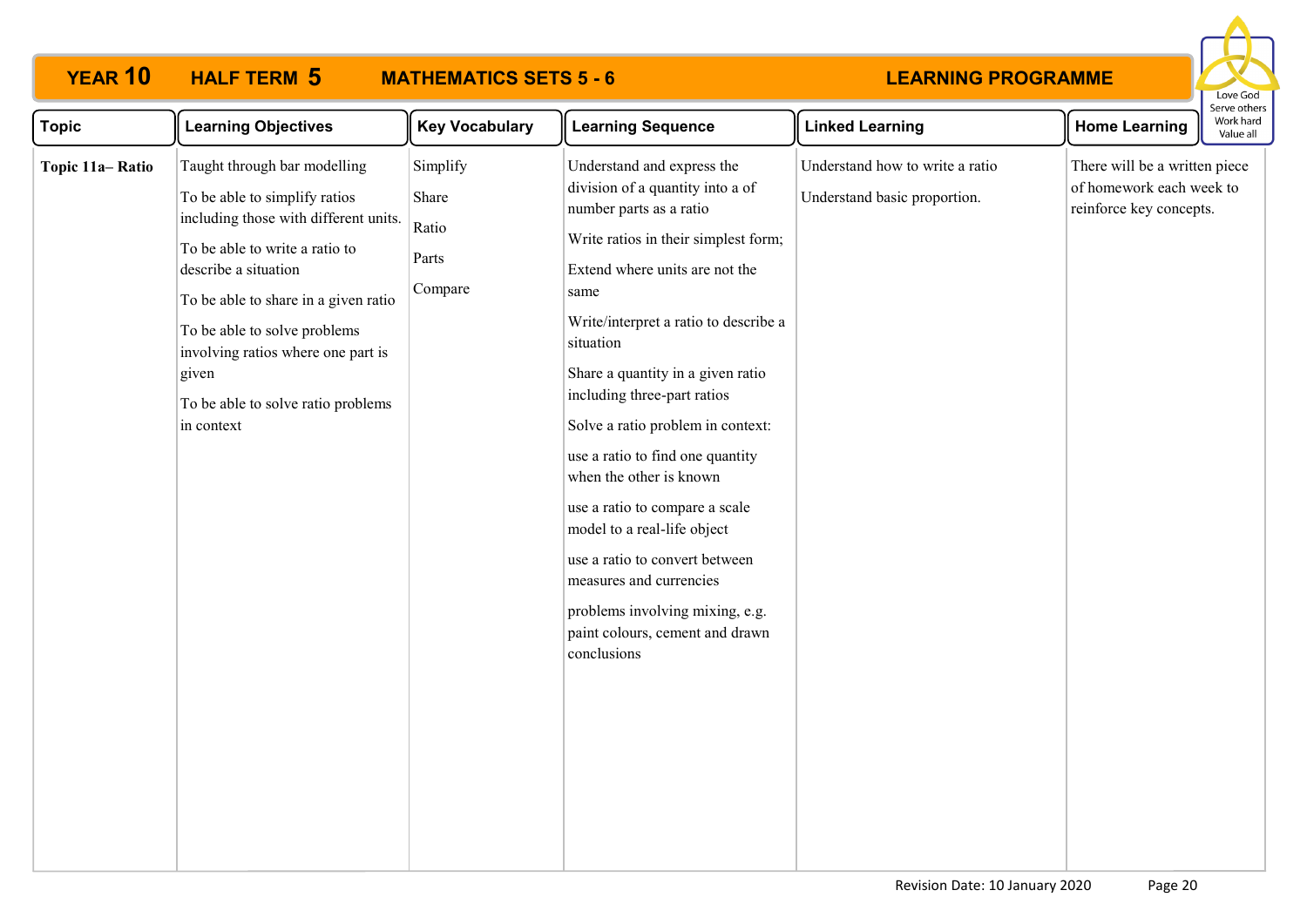# **YEAR 10 HALF TERM MATHEMATICS SETS 5 - 6**



| <b>Topic</b>                   | <b>Learning Objectives</b>                                                                                                                                                                                                                                                                                                          | <b>Key Vocabulary</b>                          | <b>Learning Sequence</b>                                                                                                                                                                                                                                                                                                                                                                                                                                                                                                                        | <b>Linked Learning</b>                                          | <b>Home Learning</b>                                                                 | Work hard<br>Value all |
|--------------------------------|-------------------------------------------------------------------------------------------------------------------------------------------------------------------------------------------------------------------------------------------------------------------------------------------------------------------------------------|------------------------------------------------|-------------------------------------------------------------------------------------------------------------------------------------------------------------------------------------------------------------------------------------------------------------------------------------------------------------------------------------------------------------------------------------------------------------------------------------------------------------------------------------------------------------------------------------------------|-----------------------------------------------------------------|--------------------------------------------------------------------------------------|------------------------|
| Topic 11a-Ratio<br>(Continued) | To be able to compare ratios<br>To write ratios in the form 1:n                                                                                                                                                                                                                                                                     | Simplify<br>Share<br>Ratio<br>Parts<br>Compare | Compare ratios;<br>Write ratios in form $1: m$ or $m: 1$ ;<br>Write a ratio as a fraction; Write a<br>ratio as a linear function;<br>Write lengths, areas and volumes of<br>two shapes as ratios (simplest form)<br>Express a multiplicative<br>relationship between two quantities<br>as a ratio or a fraction.                                                                                                                                                                                                                                | Understand how to write a ratio<br>Understand basic proportion. | There will be a written piece<br>of homework each week to<br>reinforce key concepts. |                        |
| 11b-Proportion                 | To be able to use basic direct<br>proportion<br>To be able to solve problems<br>involving best buys.<br>To be able to solve problems<br>involving recipes.<br>To be able to use direct proportion<br>and understand graphs relating to<br>direct proportion.<br>To be able to understand and work<br>with basic inverse proportion. | Proportion<br>Direct<br>Inverse                | Understand and use proportion as<br>equality of ratios;<br>Work out which product is the<br>better buy;<br>Convert between currencies;<br>Find amounts for 3 people when<br>amount for 1 given;<br>Solve proportion problems using<br>the unitary method;<br>Recognise when values are in direct<br>proportion using graphs<br>Understand inverse proportion: as x<br>increases, y decreases<br>Recognise when values are in direct<br>proportion by reference to the<br>graph form;<br>Understand direct proportion<br>relationship $y = kx$ . | Understand basic graphs<br>Plot coordinates                     | There will be a written piece<br>of homework each week to<br>reinforce key concepts. |                        |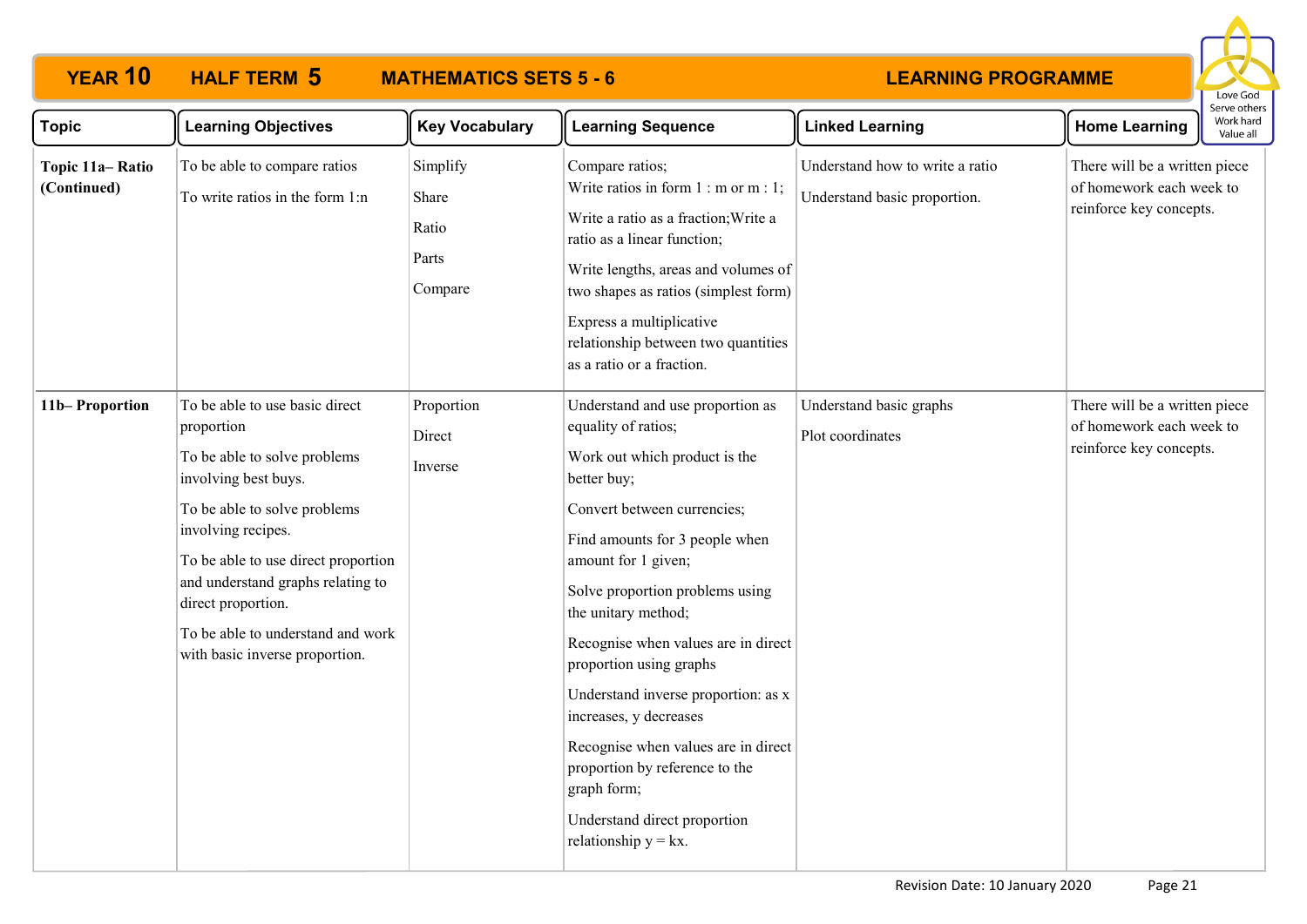# **YEAR 10 HALF TERM MATHEMATICS SETS 5 - 6**



| <b>Topic</b>                                             | <b>Learning Objectives</b>                                                                                                                                                                                                                                                                                                                                                               | <b>Key Vocabulary</b>                                                    | <b>Learning Sequence</b>                                                                                                                                                                                                                                                                                                                                                                                                                                                                                                                                                                                                                                                                                                                                            | <b>Linked Learning</b>                                                          | <b>Home Learning</b>                                                                 | Work hard<br>Value all |
|----------------------------------------------------------|------------------------------------------------------------------------------------------------------------------------------------------------------------------------------------------------------------------------------------------------------------------------------------------------------------------------------------------------------------------------------------------|--------------------------------------------------------------------------|---------------------------------------------------------------------------------------------------------------------------------------------------------------------------------------------------------------------------------------------------------------------------------------------------------------------------------------------------------------------------------------------------------------------------------------------------------------------------------------------------------------------------------------------------------------------------------------------------------------------------------------------------------------------------------------------------------------------------------------------------------------------|---------------------------------------------------------------------------------|--------------------------------------------------------------------------------------|------------------------|
| <b>Unit 12-</b><br>Pythagoras and<br><b>Trigonometry</b> | To be able to calculate the longest<br>side in a right angled triangle.<br>To be able to calculate any side in a<br>right angled triangle.<br>To be able to decide which<br>trigonometric ratio to use.<br>To be able to calculate missing<br>sides using trigonometry.<br>To calculate missing angles using<br>trigonometry.<br>To be able to recall exact values<br>using trig ratios. | Ratio<br>Cosine<br>Sine<br>Tangent<br>Hypotenuse<br>Adjacent<br>Opposite | Understand, recall and use<br>Pythagoras' Theorem in 2D,<br>including leaving answers in surd<br>form and being able to justify if a<br>triangle is right-angled or not;<br>Calculate the length of the<br>hypotenuse and of a shorter side in<br>a right-angled triangle, including<br>decimal lengths and a range of<br>units;<br>Apply Pythagoras' Theorem with a<br>triangle drawn on a coordinate grid;<br>Calculate the length of a line<br>segment AB given pairs of points;<br>Understand, use and recall the<br>trigonometric ratios sine, cosine<br>and tan, and apply them to find<br>angles and lengths in general<br>triangles in 2D figures; Use the<br>trigonometric ratios to solve 2D<br>problems including angles of<br>elevation and depression; | Be able to use squares and square roots.<br>Understand properties of triangles. | There will be a written piece<br>of homework each week to<br>reinforce key concepts. |                        |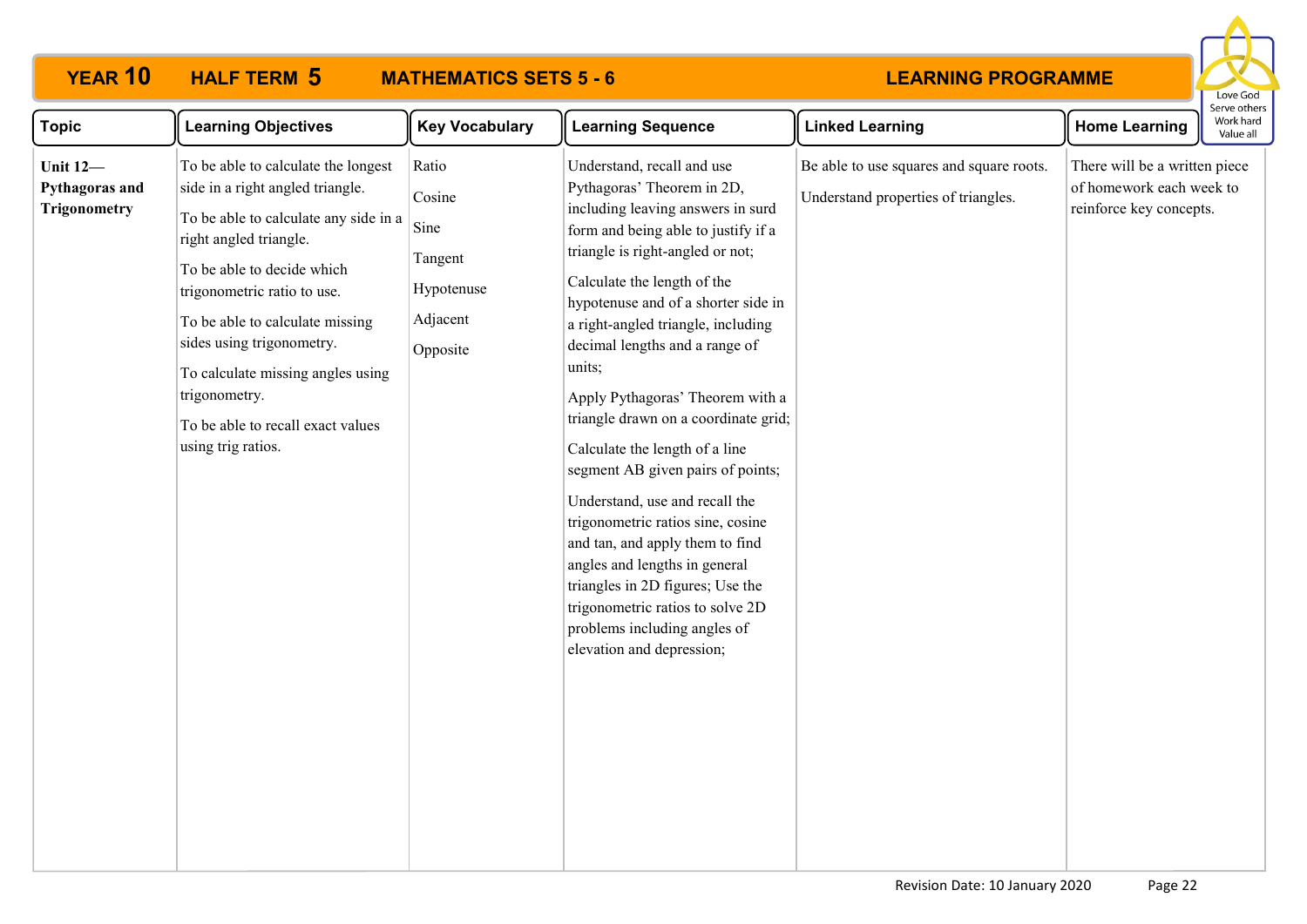### **LEARNING PROGRAMME Topic Learning Objectives Key Vocabulary** Learning Sequence **Rearge Linked Learning Home Learning YEAR 10 HALF TERM MATHEMATICS SETS 5 - 6 Unit 12— Pythagoras and Trigonometry (Continued)** To be able to apply appropriate rounding to the results of calculations Ratio Cosine Sine Tangent Hypotenuse Adjacent Opposite Round answers to appropriate degree of accuracy, either to a given number of significant figures or decimal places, or make a sensible decision on rounding in context of question; Know the exact values of sin  $\theta$  and  $\cos \theta$  for  $\theta = 0^\circ$ , 30°, 45°, 60° and 90°; know the exact value of tan  $\theta$ for  $\theta = 0^{\circ}$ , 30°, 45° and 60° and introduce the proof. Be able to use squares and square roots. Understand properties of triangles. There will be a written piece of homework each week to reinforce key concepts. **HALF TERM 5**

Love God Serve others Work hard Value all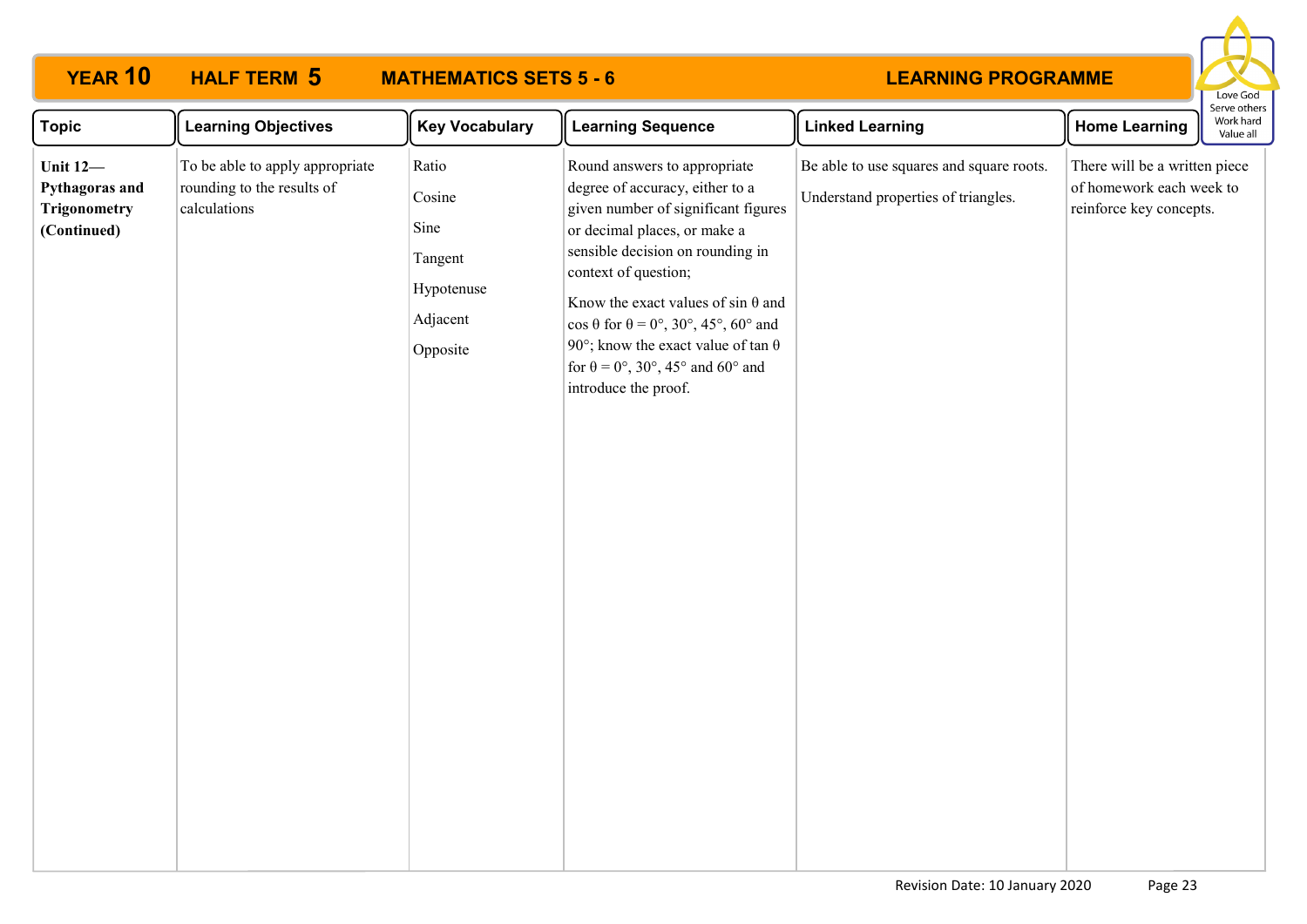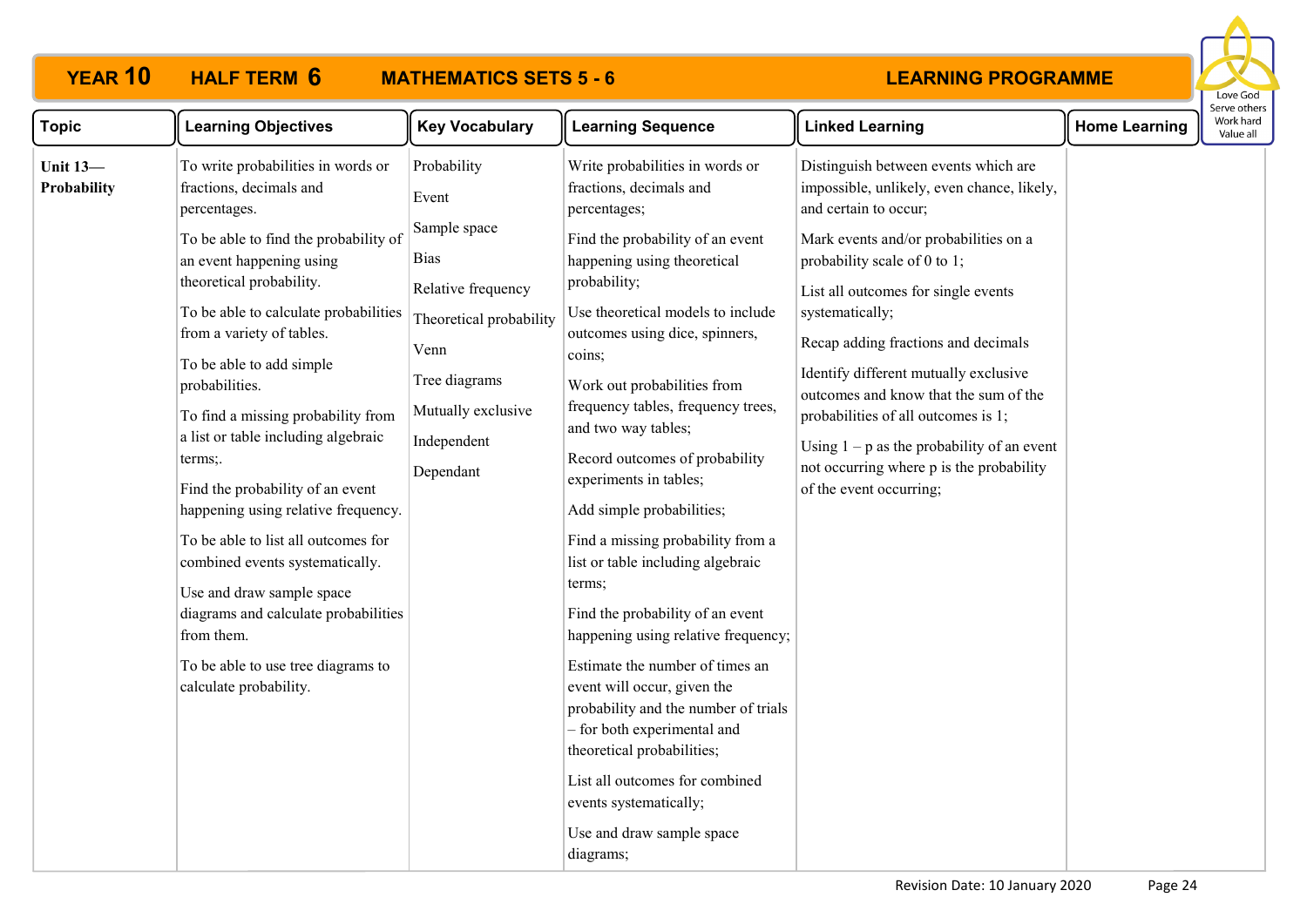

| <b>Topic</b>                                  | <b>Learning Objectives</b>                                                                                                | <b>Key Vocabulary</b>                                                                                                                                                           | <b>Learning Sequence</b>                                                                                                                                                                                                                                                                                                                                                                                                                                                                                                                                                        | <b>Linked Learning</b> | <b>Home Learning</b> | Serve others<br>Work hard<br>Value all |
|-----------------------------------------------|---------------------------------------------------------------------------------------------------------------------------|---------------------------------------------------------------------------------------------------------------------------------------------------------------------------------|---------------------------------------------------------------------------------------------------------------------------------------------------------------------------------------------------------------------------------------------------------------------------------------------------------------------------------------------------------------------------------------------------------------------------------------------------------------------------------------------------------------------------------------------------------------------------------|------------------------|----------------------|----------------------------------------|
| <b>Unit 13-</b><br>Probability<br>(Continued) | To be able to work with Venn<br>diagrams and probability.<br>To be able to use tree diagrams to<br>calculate probability. | Probability<br>Event<br>Sample space<br><b>Bias</b><br>Relative frequency<br>Theoretical probability<br>Venn<br>Tree diagrams<br>Mutually exclusive<br>Independent<br>Dependant | Work out probabilities from Venn<br>diagrams to represent real-life<br>situations and also 'abstract' sets of<br>numbers/values;<br>Use union and intersection<br>notation;<br>Compare experimental data and<br>theoretical probabilities;<br>Compare relative frequencies from<br>samples of different sizes;<br>Find the probability of successive<br>events, such as several throws of a<br>single dice;<br>Use tree diagrams to calculate the<br>probability of two independent<br>events;<br>Use tree diagrams to calculate the<br>probability of two dependent<br>events. |                        |                      |                                        |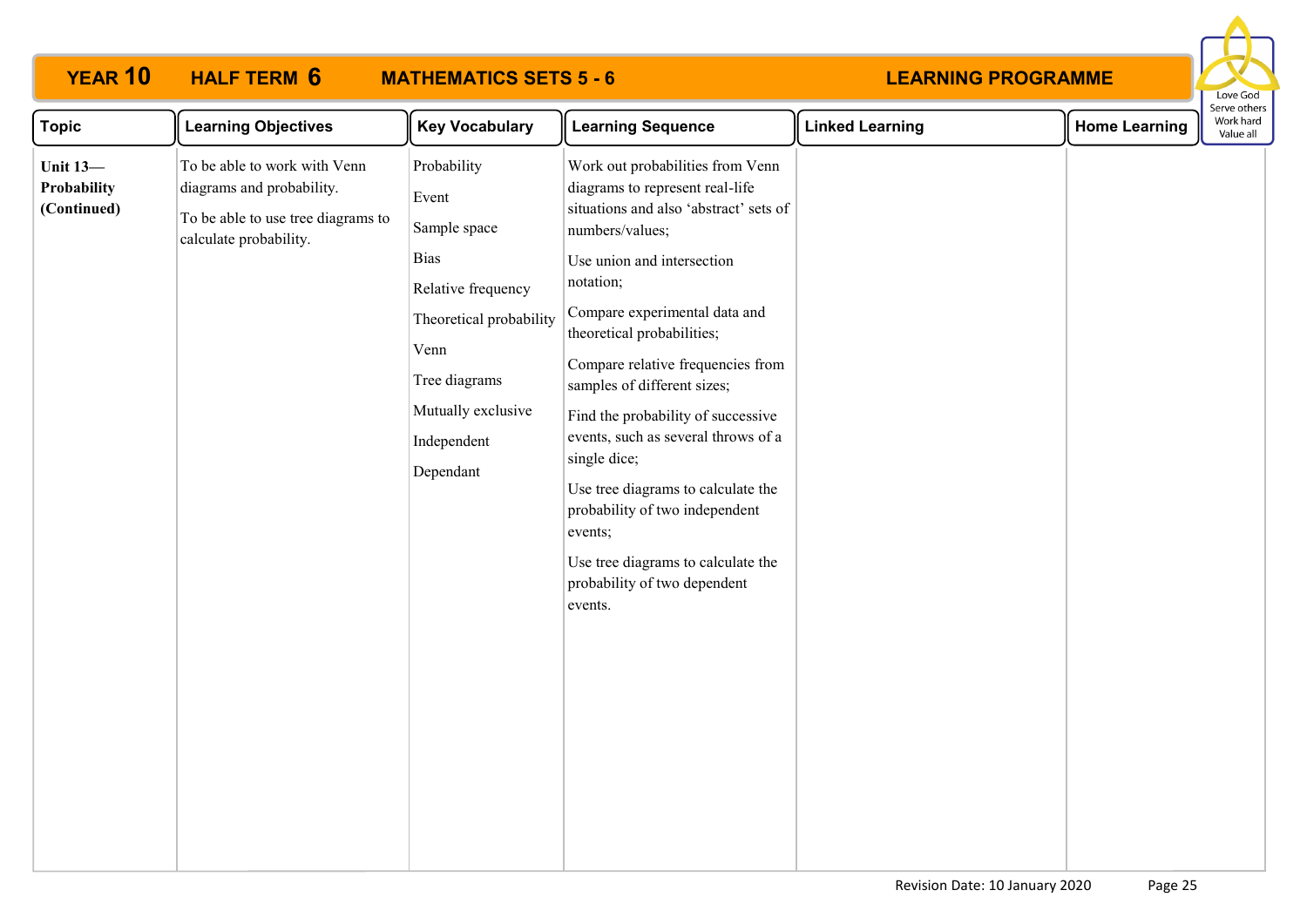# **YEAR 10 HALF TERM MATHEMATICS SETS 5 - 6**



| <b>Topic</b>                                   | <b>Learning Objectives</b>                                                                                                                                                                                           | <b>Key Vocabulary</b>                                                          | <b>Learning Sequence</b>                                                                                                                                                                                                                                                                                                                                                                                                                                                                                                                                                                                                    | <b>Linked Learning</b>                                                                                                                                                                                                 | <b>Home Learning</b>                                                                 | כו עכ טנווכו:<br>Work hard<br>Value all |
|------------------------------------------------|----------------------------------------------------------------------------------------------------------------------------------------------------------------------------------------------------------------------|--------------------------------------------------------------------------------|-----------------------------------------------------------------------------------------------------------------------------------------------------------------------------------------------------------------------------------------------------------------------------------------------------------------------------------------------------------------------------------------------------------------------------------------------------------------------------------------------------------------------------------------------------------------------------------------------------------------------------|------------------------------------------------------------------------------------------------------------------------------------------------------------------------------------------------------------------------|--------------------------------------------------------------------------------------|-----------------------------------------|
| <b>Unit 14–</b><br>Multiplicative<br>reasoning | To be able to work with density.<br>To be able to work with pressure.<br>To be able to work with and<br>calculate speed distance and time.<br>To be able to express one<br>percentage as a percentage of<br>another. | Density<br>Pressure<br>Speed<br>Distance<br>Time<br>Acceleration<br>Percentage | Understand and use compound<br>measures:<br>density;<br>pressure;<br>speed:<br>convert between metric speed<br>measures;<br>read values in km/h and mph from<br>a speedometer;<br>calculate average speed, distance,<br>time - in miles per hour as well as<br>metric measures;<br>use kinematics formulae from the<br>formulae sheet to calculate speed,<br>acceleration (with variables defined<br>in the question);<br>change d/t in m/s to a formula in<br>km/h, i.e. $d/t \times (60 \times 60)/1000 -$<br>with support;<br>Express a given number as a<br>percentage of another number in<br>more complex situations; | To understand basic percentage.<br>To understand basic compound measures.<br>To be able to convert between units.<br>To have an understanding of where we<br>use compound measures and problems<br>that they apply to. | There will be a written piece<br>of homework each week to<br>reinforce key concepts. |                                         |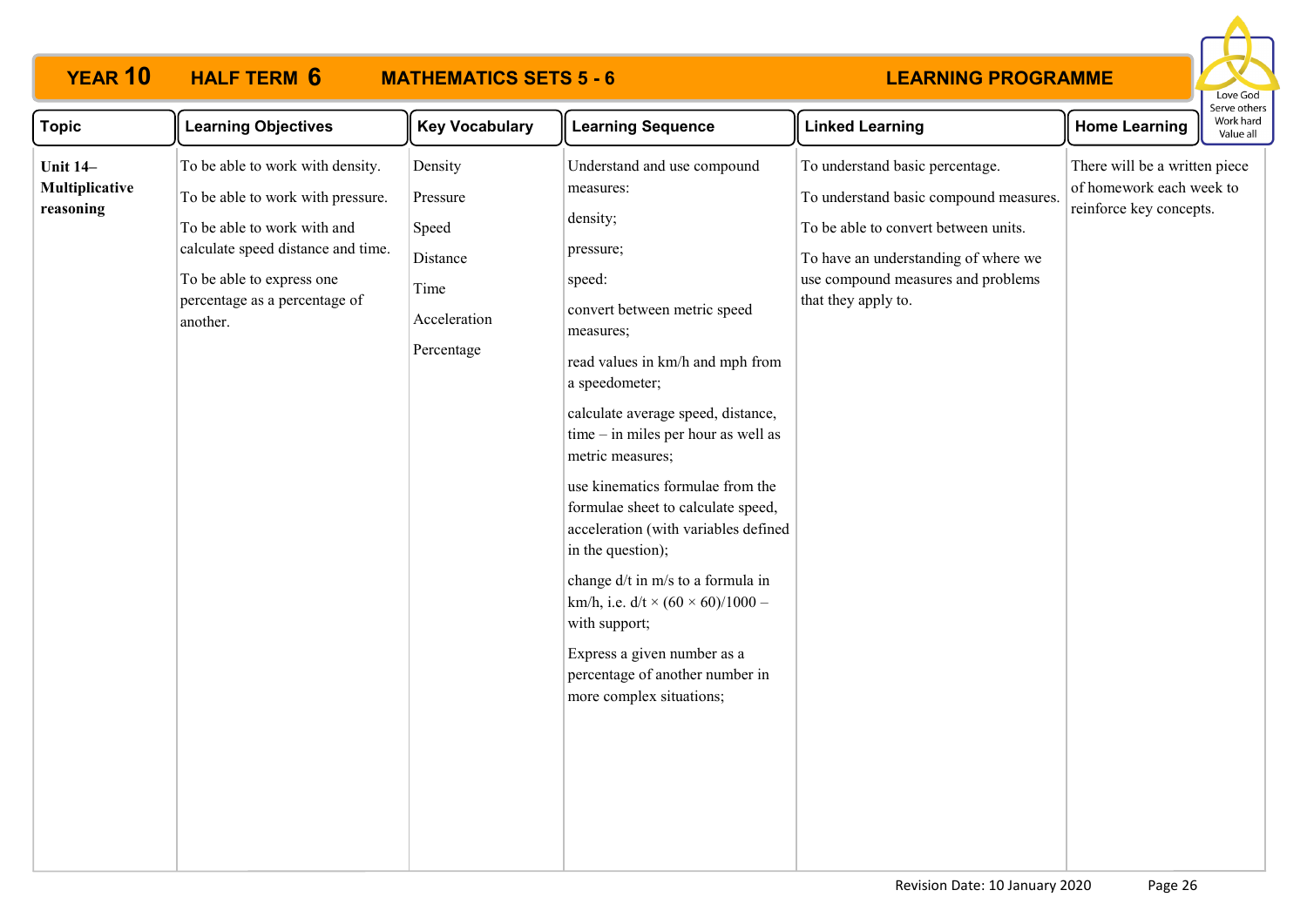# **YEAR 10 HALF TERM MATHEMATICS SETS 5 - 6**



| <b>Topic</b>                                                  | <b>Learning Objectives</b>                                                                                                                                                                                                                                                                         | <b>Key Vocabulary</b>                                                          | <b>Learning Sequence</b>                                                                                                                                                                                                                                                                                                                                                                                                                                                                                                                                                                                                                 | <b>Linked Learning</b>                                                                                                                                                                                                 | <b>Home Learning</b>                                                                 | Serve other<br>Work hard<br>Value all |
|---------------------------------------------------------------|----------------------------------------------------------------------------------------------------------------------------------------------------------------------------------------------------------------------------------------------------------------------------------------------------|--------------------------------------------------------------------------------|------------------------------------------------------------------------------------------------------------------------------------------------------------------------------------------------------------------------------------------------------------------------------------------------------------------------------------------------------------------------------------------------------------------------------------------------------------------------------------------------------------------------------------------------------------------------------------------------------------------------------------------|------------------------------------------------------------------------------------------------------------------------------------------------------------------------------------------------------------------------|--------------------------------------------------------------------------------------|---------------------------------------|
| <b>Unit 14-</b><br>Multiplicative<br>reasoning<br>(Continued) | To be able to calculate percentage<br>profit and loss.<br>To be able to calculate repeat<br>percentage change.<br>To be able to apply and use the<br>formula for compound interest.<br>To be able to calculate reverse<br>percentages.<br>To be able to work with proportion<br>in given problems. | Density<br>Pressure<br>Speed<br>Distance<br>Time<br>Acceleration<br>Percentage | Calculate percentage profit or loss;<br>Make calculations involving<br>repeated percentage change, not<br>using the formula;<br>Find the original amount given the<br>final amount after a percentage<br>increase or decrease;<br>Use compound interest<br>Use a variety of measures in ratio<br>and proportion problems:<br>currency conversion;<br>rates of pay;<br>best value;<br>Set up, solve and interpret the<br>answers in growth and decay<br>problems;<br>Understand that X is inversely<br>proportional to Y is equivalent to X<br>is proportional to;<br>Interpret equations that describe<br>direct and inverse proportion. | To understand basic percentage.<br>To understand basic compound measures.<br>To be able to convert between units.<br>To have an understanding of where we<br>use compound measures and problems<br>that they apply to. | There will be a written piece<br>of homework each week to<br>reinforce key concepts. |                                       |